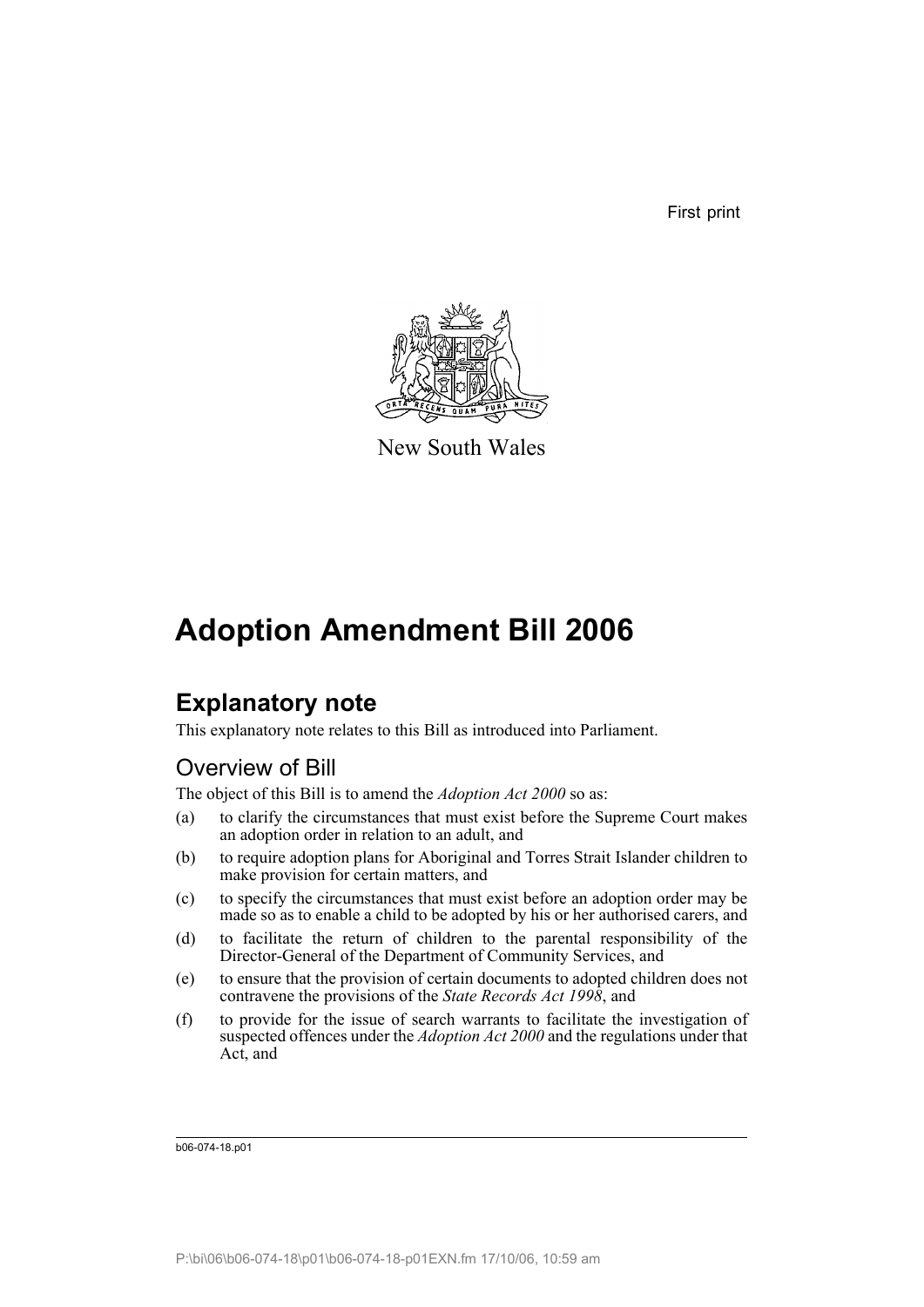Explanatory note

- (g) to enable the prescription of adoption services and accreditation standards to be effected by administrative order rather than, as is currently the case, by regulation, and
- (h) to enact savings and transitional provisions, and
- (i) to align certain terminology used in that Act with terminology used in the *Children and Young Persons (Care and Protection) Act 1998*.

## Outline of provisions

**Clause 1** sets out the name (also called the short title) of the proposed Act.

**Clause 2** provides for the commencement of the proposed Act on the date on which it is assented to.

**Clause 3** is a formal provision that gives effect to the amendments to the *Adoption Act 2000* set out in Schedules 1 and 2.

**Clause 4** is a formal provision that gives effect to the amendment to the *Law Enforcement (Powers and Responsibilities) Act 2002* set out in Schedule 3.

**Clause 5** provides for the repeal of the proposed Act after the amendments made by the proposed Act have commenced. Once the amendments have commenced the proposed Act will be spent and section 30 of the *Interpretation Act 1987* provides that the repeal of an amending Act does not affect the amendments made by that Act.

## **Schedule 1 Principal amendments to Adoption Act 2000**

## **Adoption orders for adults**

Section 24 (1) specifies who may be the subject of an adoption order. In the case of a child who is over the age of 18 years when the application for the adoption order is made, section 24 (1) requires the child to have been cared for by the applicant. Section 24 (2) (a) states that a child has been cared for if he or she has been brought up, maintained and educated by the applicant for a continuous period of at least 5 years before the application was made. **Schedule 1 [3]** amends section 24 (2) (a) so as to make it clear that the period of 5 years must have occurred before the child reached the age of 18 years. **Schedule 1 [4]** inserts proposed section 24 (3) to make it clear that the Supreme Court may, in exceptional circumstances, make an adoption order even if the child has been brought up, maintained and educated by the applicant for less than that period.

## **Adoption plans for Aboriginal and Torres Strait Islander children**

Section 46 prescribes the matters for which an adoption plan must, and may, make provision. One of the matters for which an adoption plan may make provision in respect of a child is the way in which the child is to be assisted to develop a healthy and positive cultural identity and for the links with his or her heritage to be fostered.

Explanatory note page 2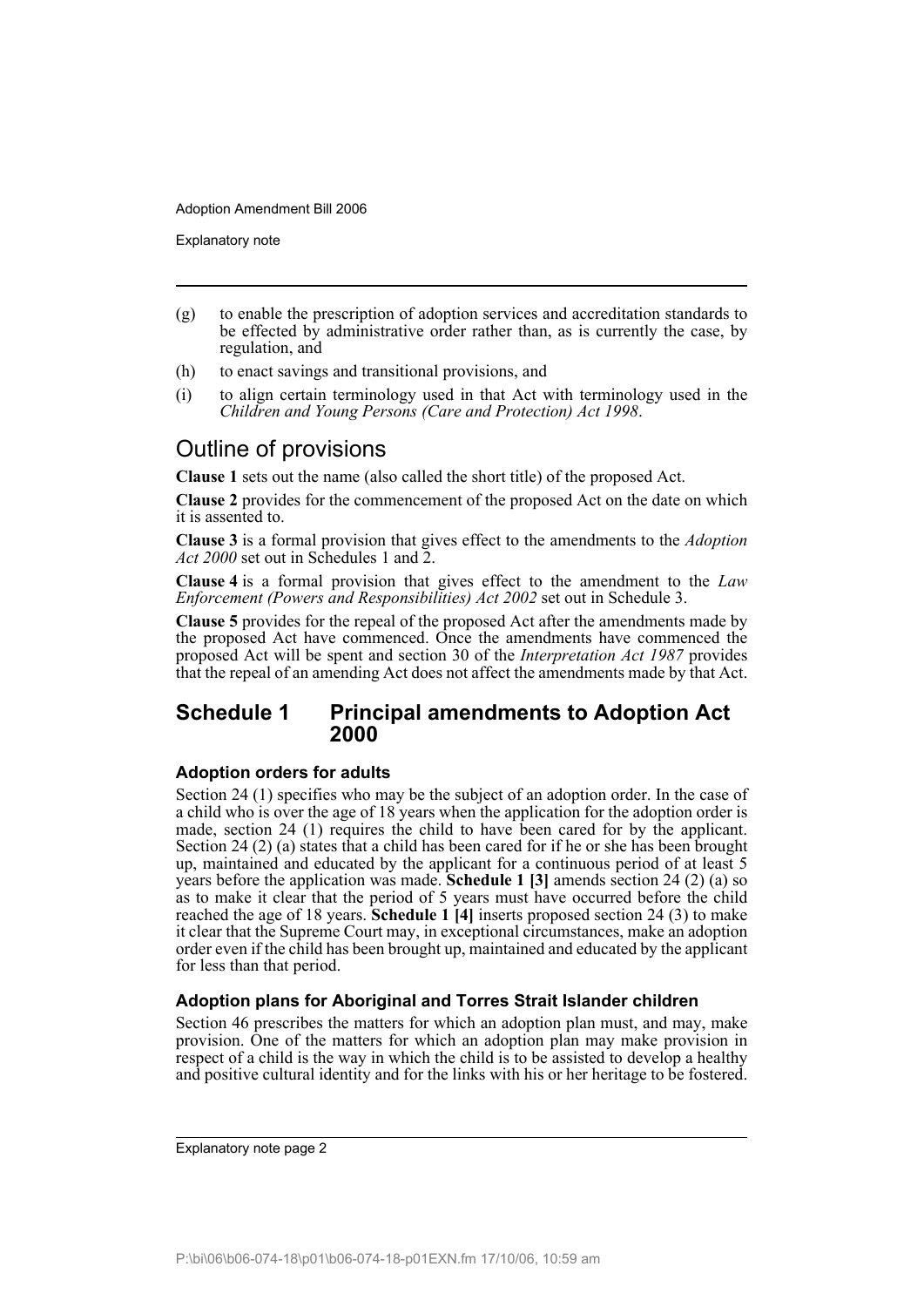Explanatory note

**Schedule 1 [5]** inserts proposed section 46 (3) which provides that, in the case of an Aboriginal or Torres Strait Islander child to be adopted by persons who are not Aboriginal or Torres Strait Islander persons, that matter is one for which an adoption plan must make provision.

## **Adoption of children by authorised carers**

Section 67 enables the Supreme Court, when considering an application for an adoption order for a child, to dispense with the consent of certain persons (other than the child) in certain circumstances. **Schedule 1 [6]** amends section 67 so as to allow the consent of any person (other than the child) to be dispensed with in the case of an application made by an authorised carer if the Supreme Court is satisfied that the child has established a stable relationship with the authorised carer and the adoption of the child by the authorised carer will promote the child's interests and welfare.

## **Return of children to parental responsibility of Director-General**

Part 6 of Chapter 4 gives guardianship to the Director-General of any child who is awaiting adoption. Section 79 provides for when that guardianship comes to an end. Section  $79 (1)$  (d) provides that guardianship comes to an end if the child is placed in the care of some other person. **Schedule 1 [7]** omits section 79 (1) (d). **Schedule 1 [8]** inserts proposed section 79 (2A) which provides instead that the Director-General's guardianship is merely suspended while the child is so placed. **Schedule 1 [8]** also inserts proposed section 79 (2B) which provides that such a placement may be terminated at any time, and for any reason or no reason. **Schedule 1 [9]** inserts proposed section 79A which enables the Director-General to make an order directing that a child who has left, or been removed from, the care of the Director-General or of any person with whom the child has been placed to be returned to that care.

## **Provision of documents to adopted persons**

Part 2 of Chapter 8 entitles an adopted child to be given certain information (including an original birth certificate and original birth record). In some circumstances, giving such information and documents to the child may contravene the provisions of the *State Records Act 1998*. **Schedule 1 [10]** inserts proposed section 143A so as to ensure that there will be no such contravention.

## **Search warrants**

**Schedule 1 [9]** inserts proposed section 79B, and **Schedule 1 [11]** inserts proposed section 202A, each of the proposed sections enabling the Director-General or a police officer to apply for a search warrant. A search warrant under proposed section 79B will facilitate the search for missing children for whom the Director-General has parental responsibility. A search warrant under proposed section 202A will facilitate the investigation of alleged offences under the Act or the regulations.

Explanatory note page 3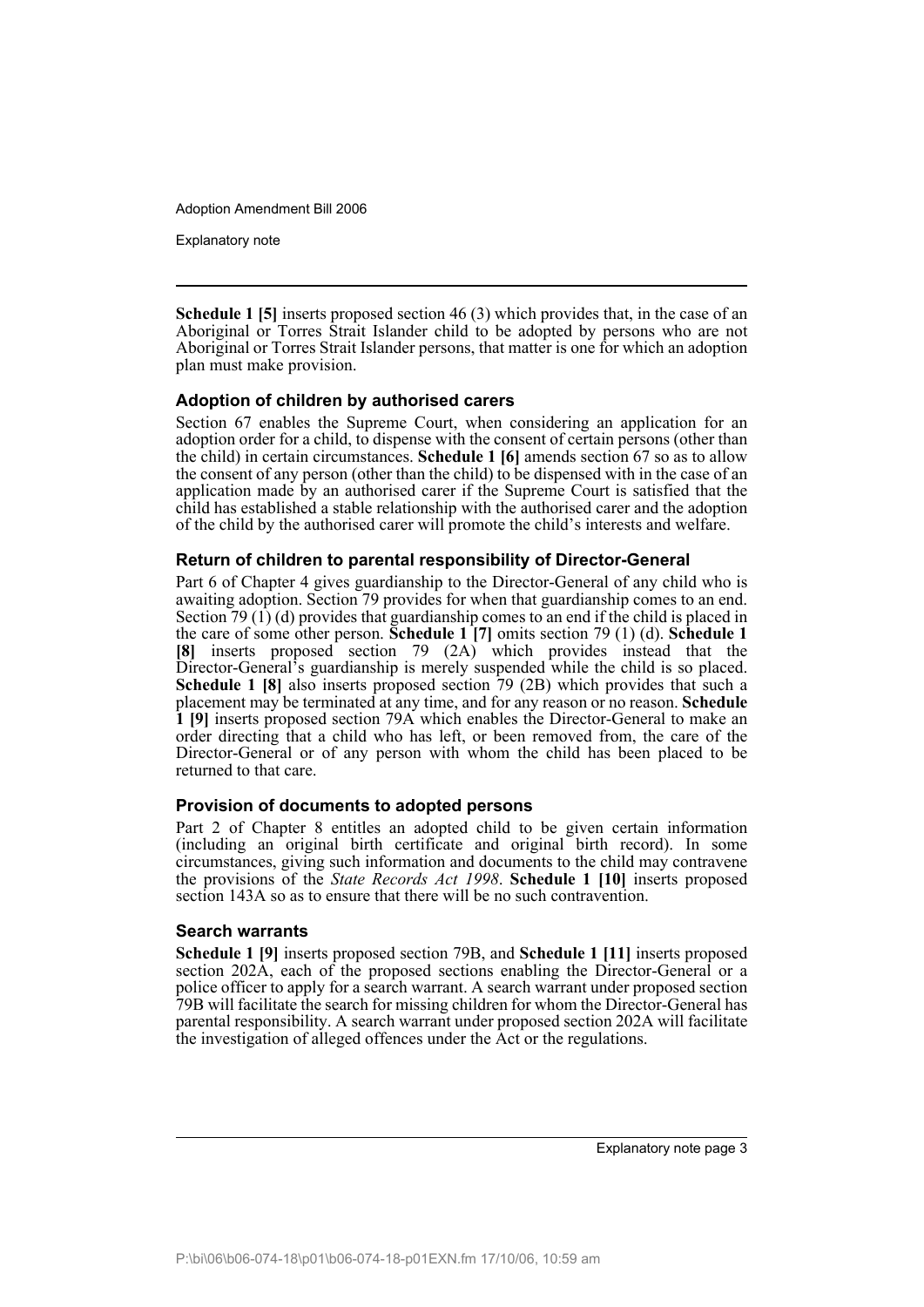Explanatory note

## **Prescription of adoption services and accreditation standards**

Section 13 (2) enables the regulations to prescribe the adoption services for which an adoption service provider may be accredited and standards that an adoption service provider must comply with in order to be accredited in relation to such a service. **Schedule 1 [1]** amends section 13 (2) so as to provide that such matters are to be prescribed by administrative order. **Schedule 1 [2]** inserts proposed section 13 (3) which will provide for the tabling and disallowance of such an order, and proposed section 13  $(4)$  which requires any prescribed accreditation standards to be posted on the Department's internet website.

## **Savings and transitional provisions**

**Schedule 1 [13]** inserts proposed Part 3 into Schedule 3. The new Part contains savings and transitional provisions consequent on the enactment of the proposed Act. **Schedule 1 [12]** amends clause 1 of Schedule 3 so as to enable further savings and transitional provisions to be made by regulation.

## **Schedule 2 Amendments to Adoption Act 2000 in relation to changes in terminology**

**Schedule 2** amends various provisions of the Act so as:

- (a) to substitute the expression "care responsibility" for the expression "care", and
- (b) to substitute the expression "parental responsibility" for the expression "guardianship", and
- (c) to substitute the expression "authorised carer" for the expression "foster parent".

The Schedule also inserts definitions of *authorised carer* and *care responsibility* into the Dictionary to the Act (**Schedule 2 [55]**).

The purpose of these amendments is to align the concepts used in the Act with concepts used in the *Children and Young Persons (Care and Protection) Act 1998*.

## **Schedule 3 Consequential amendment of Law Enforcement (Powers and Responsibilities) Act 2002**

**Schedule 3** amends Schedule 2 so as to include references to proposed sections 79B and 202A of the *Adoption Act 2000*, to be inserted into that Act by **Schedule 1 [9] and [11]**.

Explanatory note page 4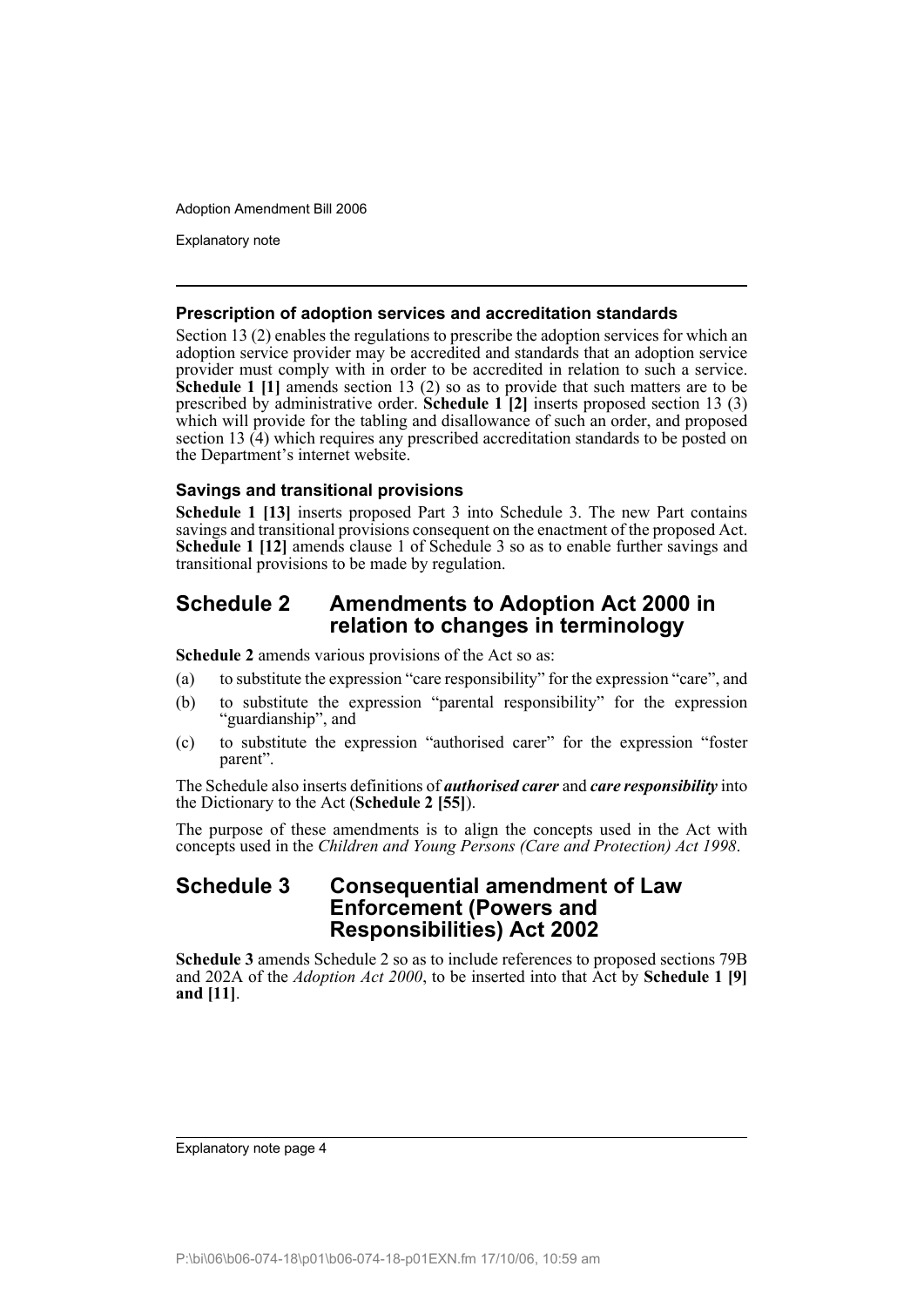First print



New South Wales

# **Adoption Amendment Bill 2006**

## **Contents**

|                                                                                             | Page                  |
|---------------------------------------------------------------------------------------------|-----------------------|
| Name of Act                                                                                 | 2                     |
| Commencement                                                                                | $\mathbf{2}^{\prime}$ |
| Amendment of Adoption Act 2000 No 75                                                        | 2                     |
| Consequential amendment of Law Enforcement (Powers<br>and Responsibilities) Act 2002 No 103 | $\mathbf{2}^{\prime}$ |
| Repeal of Act                                                                               | 2                     |
| Principal amendments to Adoption Act 2000                                                   | 3                     |
| Amendments to Adoption Act 2000 in relation to changes<br>in terminology                    | 8                     |
| Consequential amendment of Law Enforcement (Powers<br>and Responsibilities) Act 2002        | 15                    |
|                                                                                             |                       |

b06-074-18.p01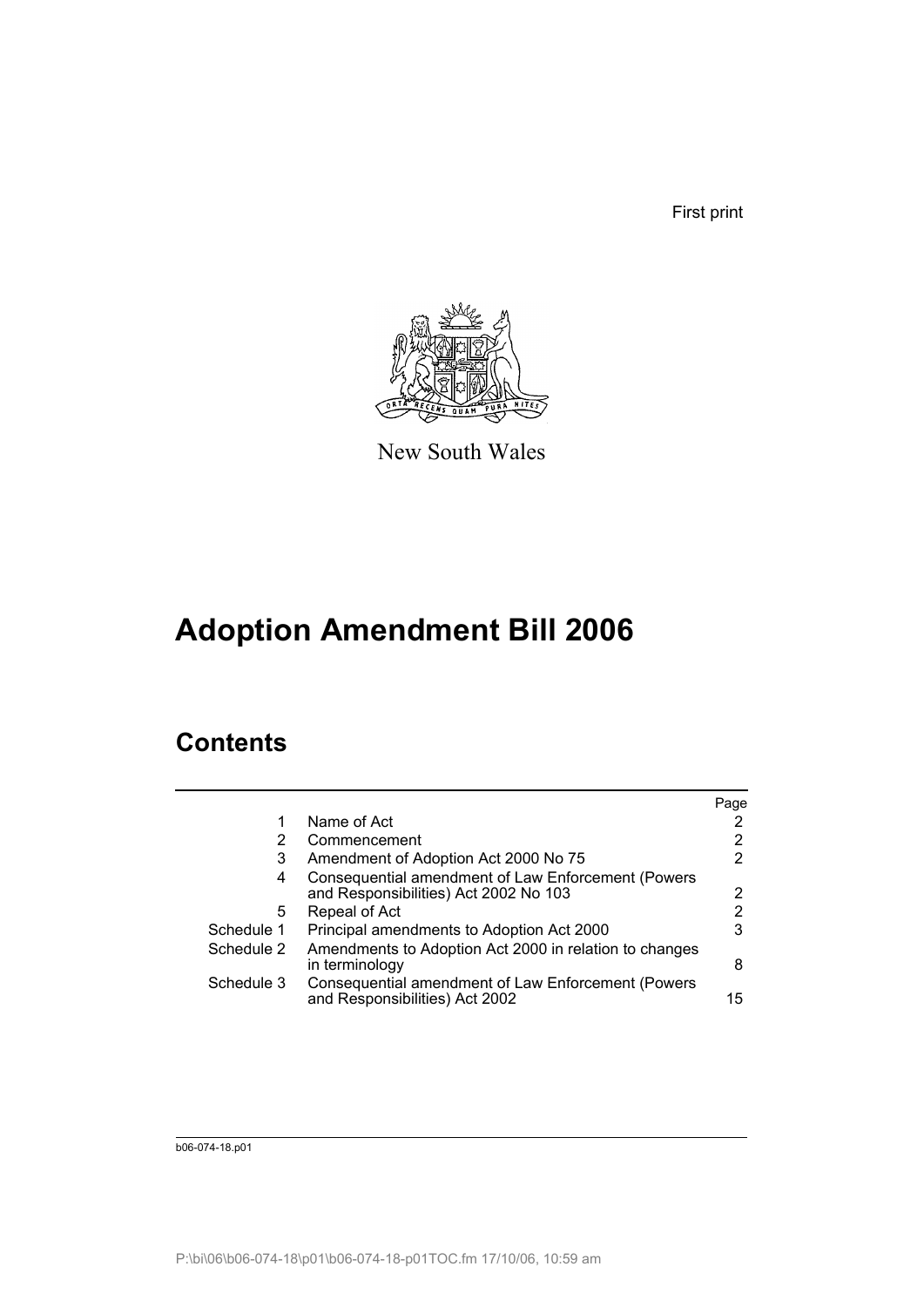Contents

Page

Contents page 2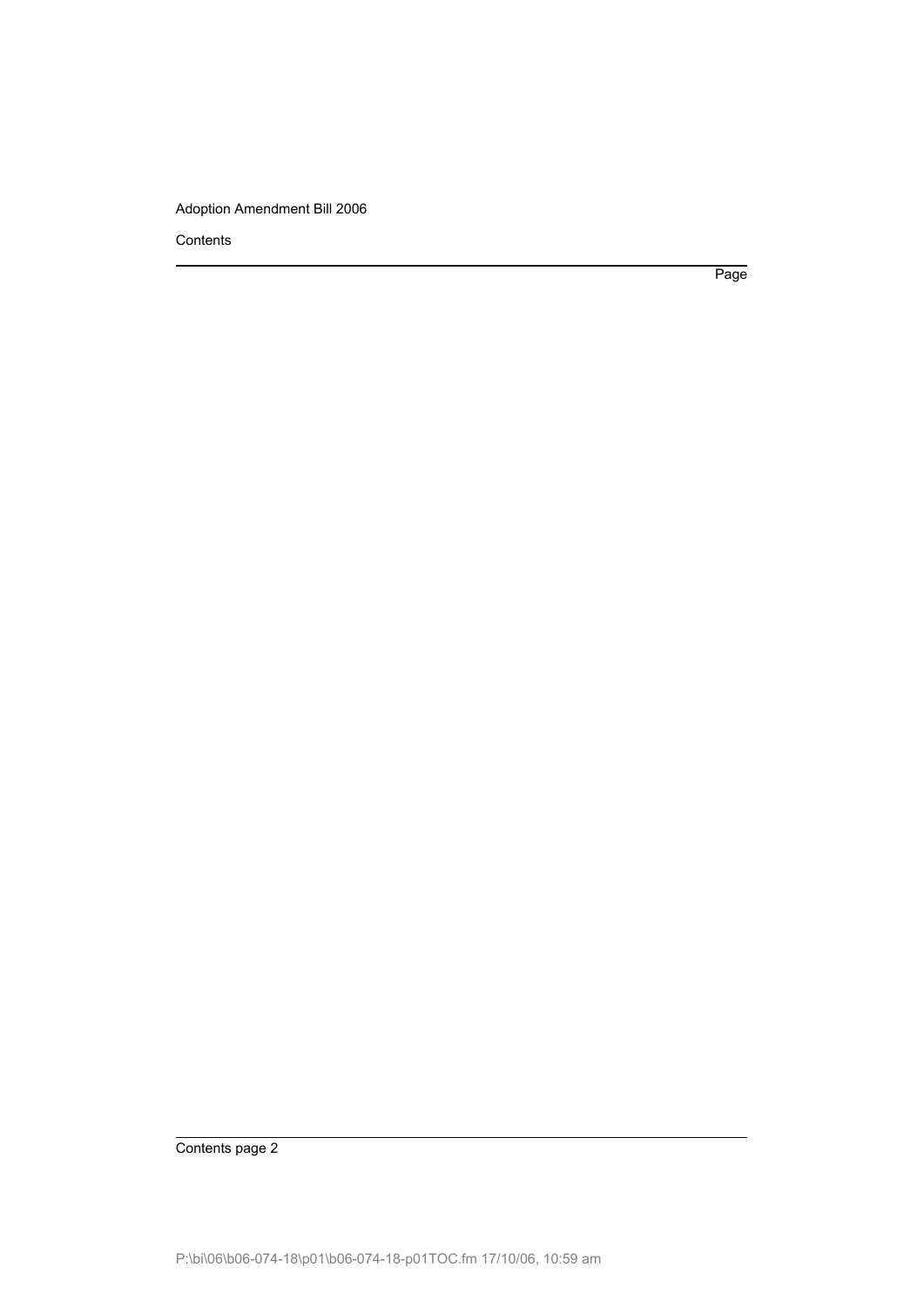

New South Wales

# **Adoption Amendment Bill 2006**

No , 2006

## **A Bill for**

An Act to amend the *Adoption Act 2000* in relation to the adoption of adults, the adoption of Aboriginal and Torres Strait Islander children and certain other matters; and for other purposes.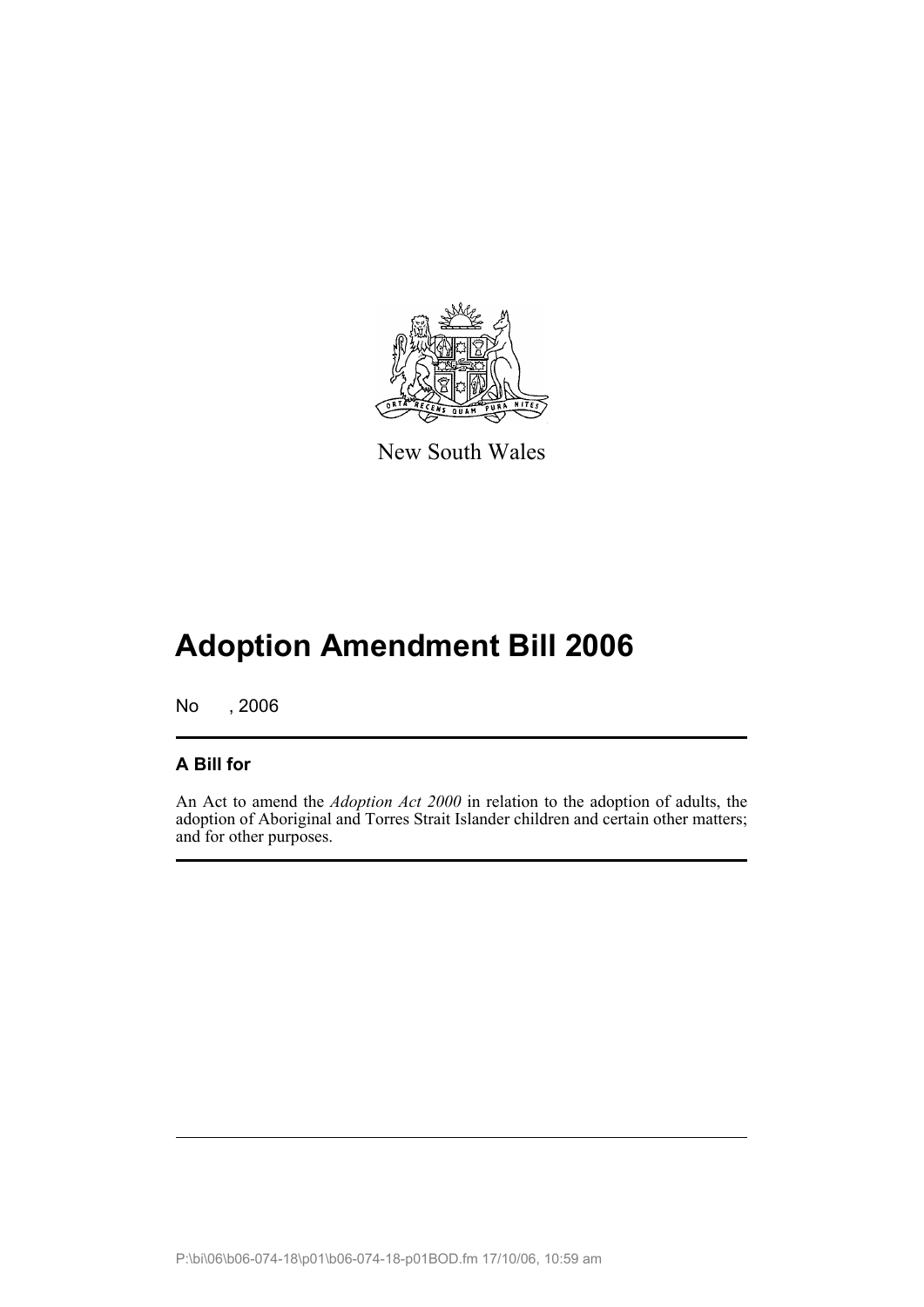## Clause 1 Adoption Amendment Bill 2006

<span id="page-7-4"></span><span id="page-7-3"></span><span id="page-7-2"></span><span id="page-7-1"></span><span id="page-7-0"></span>

|              | The Legislature of New South Wales enacts:                                                                                                                       | 1              |
|--------------|------------------------------------------------------------------------------------------------------------------------------------------------------------------|----------------|
| 1            | Name of Act                                                                                                                                                      | 2              |
|              | This Act is the <i>Adoption Amendment Act 2006</i> .                                                                                                             | 3              |
| $\mathbf{2}$ | <b>Commencement</b>                                                                                                                                              | 4              |
|              | This Act commences on the date of assent to this Act.                                                                                                            | 5              |
| 3            | <b>Amendment of Adoption Act 2000 No 75</b>                                                                                                                      | 6              |
|              | The <i>Adoption Act 2000</i> is amended as set out in Schedules 1 and 2.                                                                                         | $\overline{7}$ |
| 4            | <b>Consequential amendment of Law Enforcement (Powers and</b><br>Responsibilities) Act 2002 No 103                                                               | 8<br>9         |
|              | The Law Enforcement (Powers and Responsibilities) Act 2002 is<br>amended as set out Schedule 3.                                                                  | 10<br>11       |
| 5            | <b>Repeal of Act</b>                                                                                                                                             | 12             |
|              | This Act is repealed on the day following the day on which this Act<br>(1)<br>commences.                                                                         | 13<br>14       |
|              | The repeal of this Act does not, because of the operation of section 30<br>(2)<br>of the <i>Interpretation Act 1987</i> , affect any amendment made by this Act. | 15<br>16       |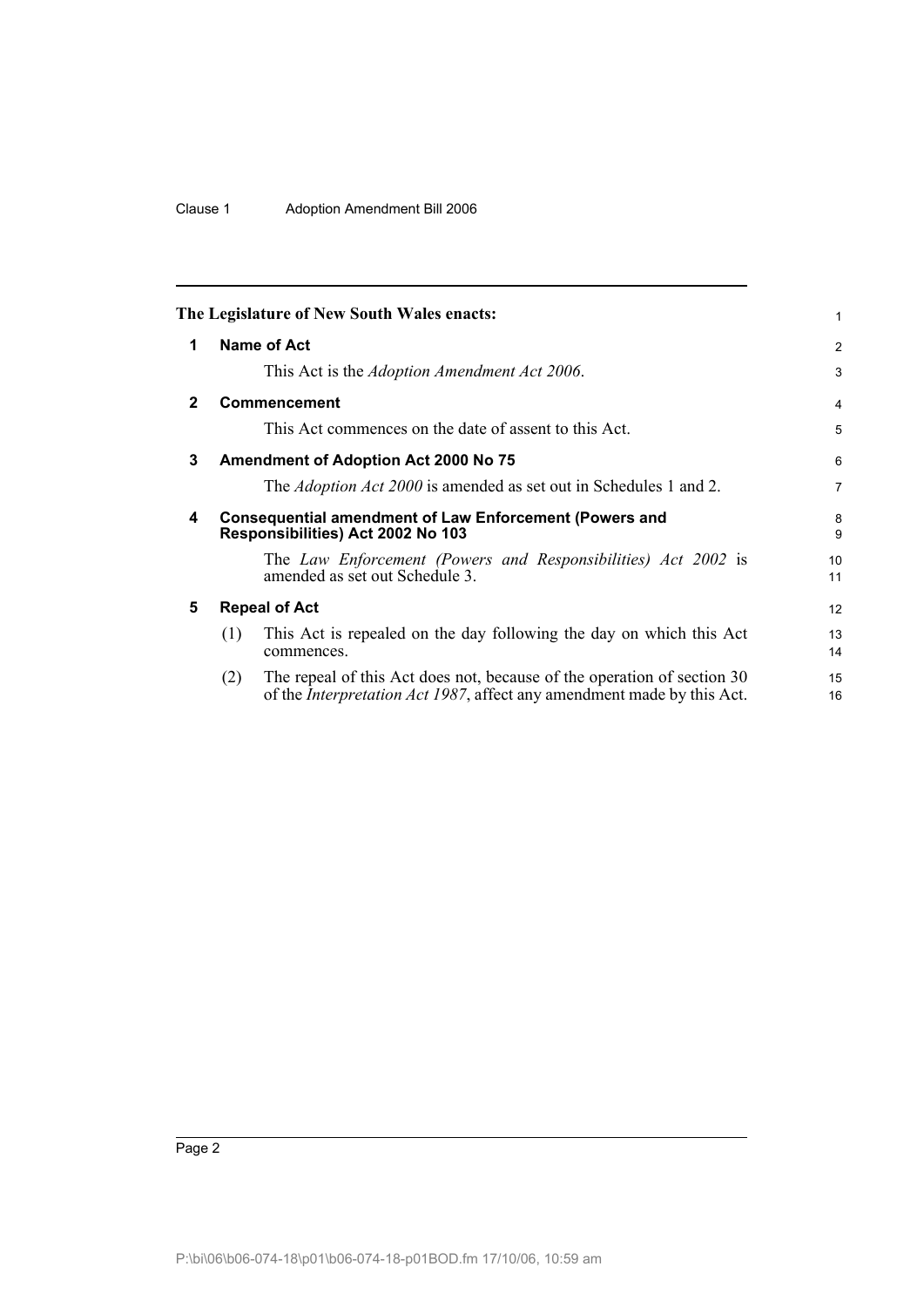Principal amendments to Adoption Act 2000 Schedule 1

<span id="page-8-0"></span>

|       | <b>Schedule 1</b>     | <b>Principal amendments to Adoption Act</b><br>2000                                                                                                                                                                                                                                                                                                                                   | 1<br>$\overline{\mathbf{c}}$     |
|-------|-----------------------|---------------------------------------------------------------------------------------------------------------------------------------------------------------------------------------------------------------------------------------------------------------------------------------------------------------------------------------------------------------------------------------|----------------------------------|
|       |                       | (Section 3)                                                                                                                                                                                                                                                                                                                                                                           | 3                                |
| [1]   |                       | Section 13 Accreditation of adoption service providers                                                                                                                                                                                                                                                                                                                                | 4                                |
|       |                       | Omit "The regulations may prescribe" from section 13 (2).                                                                                                                                                                                                                                                                                                                             | 5                                |
|       | establish".           | Insert instead "The Director-General may, by order published in the Gazette,                                                                                                                                                                                                                                                                                                          | 6<br>$\overline{7}$              |
| $[2]$ |                       | Section 13 (3) and (4)                                                                                                                                                                                                                                                                                                                                                                | 8                                |
|       |                       | Insert after section $13(2)$ :                                                                                                                                                                                                                                                                                                                                                        | 9                                |
|       | (3)                   | Sections 40 and 41 of the <i>Interpretation Act 1987</i> apply to an<br>order referred to in subsection $(2)$ in the same way as they apply<br>to a statutory rule within the meaning of that Act.                                                                                                                                                                                    | 10<br>11<br>12                   |
|       | (4)                   | A copy of any standards in force under subsection $(2)$ (b) must be<br>kept posted on the Department's internet website.                                                                                                                                                                                                                                                              | 13<br>14                         |
| $[3]$ |                       | Section 24 Who can be adopted?                                                                                                                                                                                                                                                                                                                                                        | 15                               |
|       |                       | Omit "before the application was made" from section 24 (2) (a).                                                                                                                                                                                                                                                                                                                       | 16                               |
|       |                       | Insert instead "prior to the child reaching the age of 18 years".                                                                                                                                                                                                                                                                                                                     | 17                               |
| [4]   | <b>Section 24 (3)</b> |                                                                                                                                                                                                                                                                                                                                                                                       | 18                               |
|       |                       | Insert after section 24 $(2)$ (after the note):                                                                                                                                                                                                                                                                                                                                       | 19                               |
|       | (3)                   | An adoption order may also be made in relation to a child who<br>was 18 or more years of age when the application for the order<br>was made, but was brought up, maintained and educated by the<br>applicant for less than the period referred to in subsection $(2)$ $(a)$ ,<br>if the Court is satisfied that there are exceptional circumstances<br>that justify making the order. | 20<br>21<br>22<br>23<br>24<br>25 |
| [5]   |                       | Section 46 What is an adoption plan?                                                                                                                                                                                                                                                                                                                                                  | 26                               |
|       |                       | Insert after section $46(2)$ :                                                                                                                                                                                                                                                                                                                                                        | 27                               |
|       | (3)                   | An adoption plan for an Aboriginal child or Torres Strait Islander<br>child to be adopted by persons of whom neither is an Aboriginal<br>or Torres Strait Islander, as the case may be, must make provision<br>of the kind referred to in subsection $(2)$ (a).                                                                                                                       | 28<br>29<br>30<br>31             |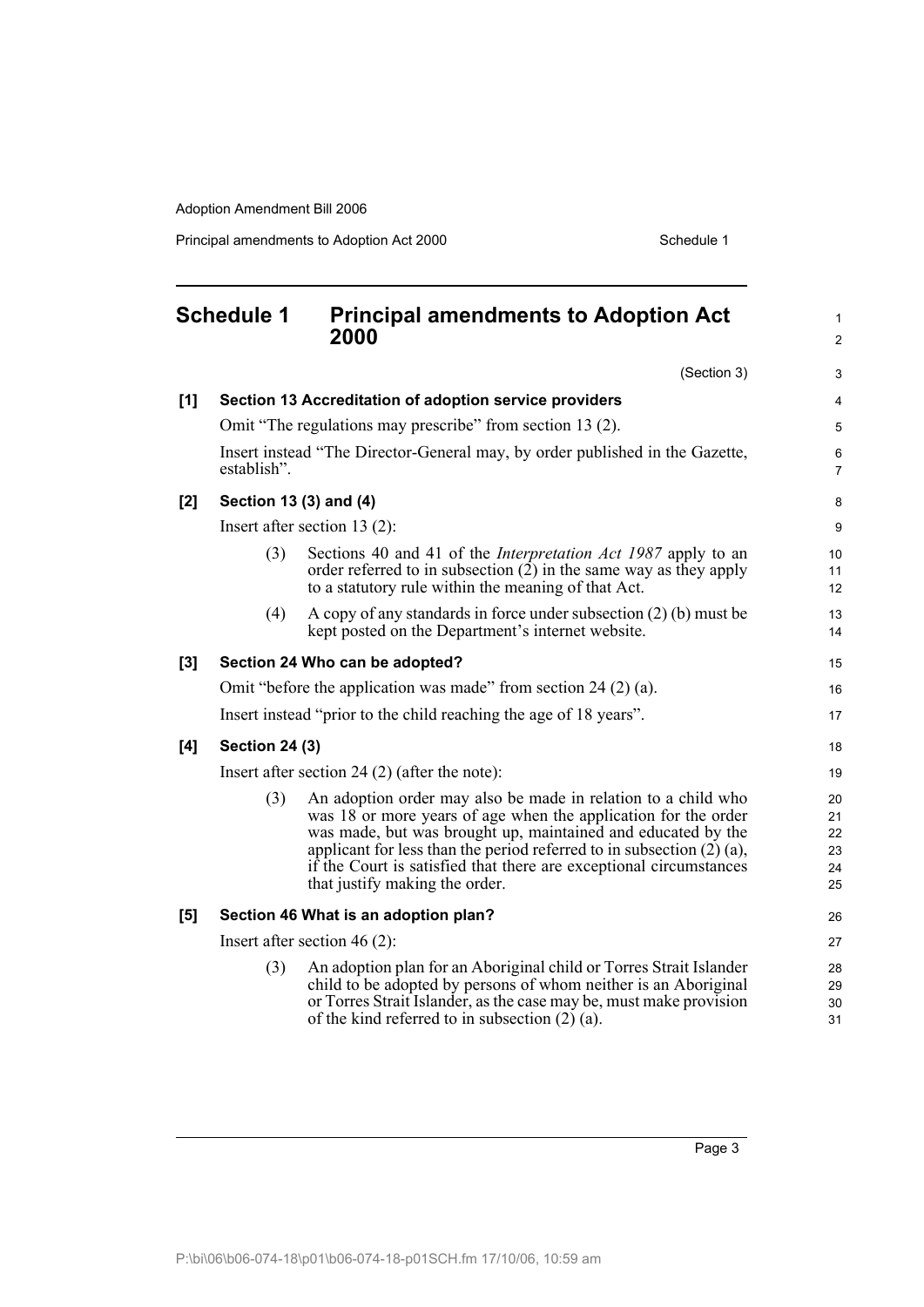| [6] |     | the child? |                               | Section 67 When can Court dispense with consent of person other than                                                                                                                                                                                                                       | 1<br>$\overline{c}$        |
|-----|-----|------------|-------------------------------|--------------------------------------------------------------------------------------------------------------------------------------------------------------------------------------------------------------------------------------------------------------------------------------------|----------------------------|
|     |     |            |                               | Insert at the end of section 67 (1) (c):                                                                                                                                                                                                                                                   | 3                          |
|     |     |            |                               | , or                                                                                                                                                                                                                                                                                       | 4                          |
|     |     |            | (d)                           | if an application has been made to the Court for the<br>adoption of the child by one or more persons who are<br>authorised carers for the child:                                                                                                                                           | 5<br>6<br>$\overline{7}$   |
|     |     |            |                               | the child has established a stable relationship with<br>(i)<br>those carers, and                                                                                                                                                                                                           | 8<br>9                     |
|     |     |            |                               | the adoption of the child by those carers will<br>(ii)<br>promote the child's welfare.                                                                                                                                                                                                     | 10<br>11                   |
| [7] |     |            |                               | Section 79 Duration of parental responsibility                                                                                                                                                                                                                                             | 12                         |
|     |     |            | Omit section 79 $(1)$ $(d)$ . |                                                                                                                                                                                                                                                                                            | 13                         |
| [8] |     |            |                               | Section 79 (2A) and (2B)                                                                                                                                                                                                                                                                   | 14                         |
|     |     |            |                               | Insert after section $79(2)$ :                                                                                                                                                                                                                                                             | 15                         |
|     |     | (2A)       |                               | The Director-General's parental responsibility for a child under<br>section 75 or 78 is suspended while the child is placed in some<br>other person's care responsibility pursuant to subsection (2).                                                                                      | 16<br>17<br>18             |
|     |     | (2B)       |                               | The Director-General may at any time, and for any reason or no<br>reason, make an order terminating a child's placement under<br>subsection (2) and directing that the child be returned to the<br>parental responsibility of the Director-General.                                        | 19<br>20<br>21<br>22       |
| [9] |     |            | Sections 79A and 79B          |                                                                                                                                                                                                                                                                                            | 23                         |
|     |     |            | Insert after section 79:      |                                                                                                                                                                                                                                                                                            | 24                         |
|     | 79A |            |                               | Children under the parental responsibility of Director-General<br>leaving or being removed from care (cf Children and Young Persons<br>(Care and Protection) Act 1998, section 232)                                                                                                        | 25<br>26<br>27             |
|     |     |            | If:                           |                                                                                                                                                                                                                                                                                            | 28                         |
|     |     |            | (a)                           | a child who is under the parental responsibility of the<br>Director-General, or under the care responsibility of a<br>person under section 79 (2), has, without lawful excuse,<br>left,<br>or been removed from, the care<br>of the<br>Director-General or person, as the case may be, and | 29<br>30<br>31<br>32<br>33 |
|     |     |            | (b)                           | the Director-General is of the opinion that the child should<br>be returned to that care.                                                                                                                                                                                                  | 34<br>35                   |
|     |     |            |                               | the Director-General may, by order in writing, direct that the<br>child be returned to that care.                                                                                                                                                                                          | 36<br>37                   |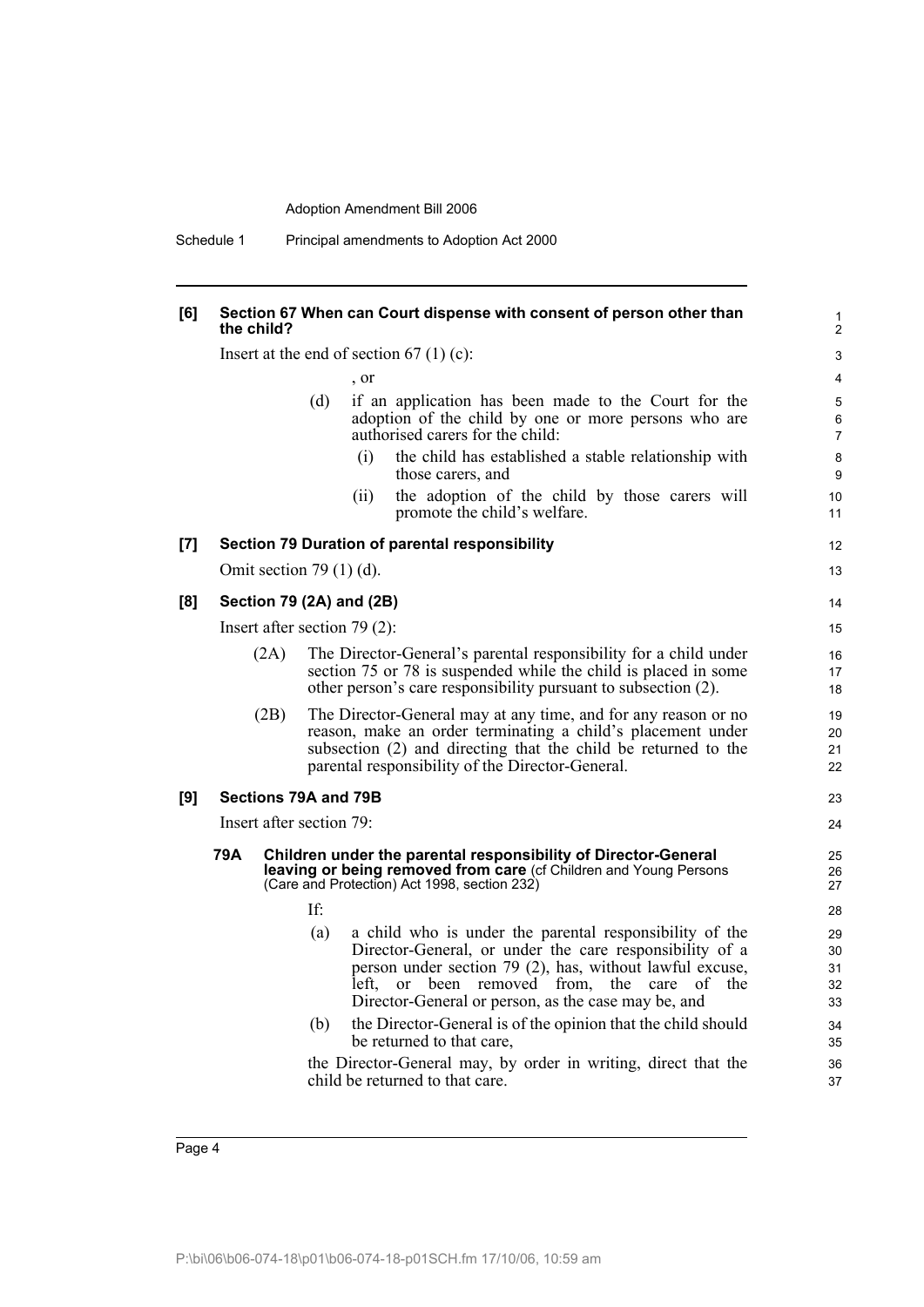Principal amendments to Adoption Act 2000 Schedule 1

| 79B |     | section 233) | Power of search for and removal of children in need of care and<br>protection (cf Children and Young Persons (Care and Protection) Act 1998,                                                                                                               | 1<br>$\overline{c}$<br>3          |
|-----|-----|--------------|------------------------------------------------------------------------------------------------------------------------------------------------------------------------------------------------------------------------------------------------------------|-----------------------------------|
|     | (1) |              | The Director-General or a police officer may apply to an<br>authorised officer for a search warrant if the Director-General or<br>police officer has reasonable grounds for believing that:                                                                | $\overline{\mathbf{4}}$<br>5<br>6 |
|     |     | (a)          | a child whom the Director-General has placed in some<br>other person's care responsibility pursuant to section 79<br>$(2)$ , or                                                                                                                            | $\boldsymbol{7}$<br>8<br>9        |
|     |     | (b)          | a child the subject of an order in force under section 79<br>$(2B)$ or 79A,                                                                                                                                                                                | 10<br>11                          |
|     |     |              | may be found in any premises.                                                                                                                                                                                                                              | 12                                |
|     | (2) |              | An authorised officer to whom such an application is made may<br>issue a search warrant if satisfied that there are reasonable<br>grounds for doing so.                                                                                                    | 13<br>14<br>15                    |
|     | (3) |              | A search warrant authorises the person named in the warrant:                                                                                                                                                                                               | 16                                |
|     |     | (a)          | to enter the premises (if any) specified in the warrant, and                                                                                                                                                                                               | 17                                |
|     |     | (b)          | to search the premises (if any) or elsewhere, or at large, for<br>the presence of the child referred to in subsection $(1)(a)$ or<br>$(b)$ , and                                                                                                           | 18<br>19<br>20                    |
|     |     | (c)          | to remove the child, and                                                                                                                                                                                                                                   | 21                                |
|     |     | (d)          | to return the child to, or to place the child in, the custody<br>of the Director-General or the person having care<br>responsibility for the child under section 79 $(2)$ , as the case<br>requires.                                                       | 22<br>23<br>24<br>25              |
|     | (4) |              | An application for a warrant or warrant may specify one or more<br>addresses or other descriptions of premises. However, it is not<br>necessary to specify an address or other description of premises<br>in an application for a warrant or in a warrant. | 26<br>27<br>28<br>29              |
|     | (5) |              | It is not necessary in any search warrant issued under this section<br>to name any particular child.                                                                                                                                                       | 30<br>31                          |
|     | (6) |              | Division 4 of Part 5 of the Law Enforcement (Powers and<br><i>Responsibilities</i> ) <i>Act 2002</i> applies to a search warrant issued<br>under this section.                                                                                             | 32<br>33<br>34                    |
|     | (7) |              | In this section, <i>authorised officer</i> has the same meaning as it has<br>in the Law Enforcement (Powers and Responsibilities) Act 2002.                                                                                                                | 35<br>36                          |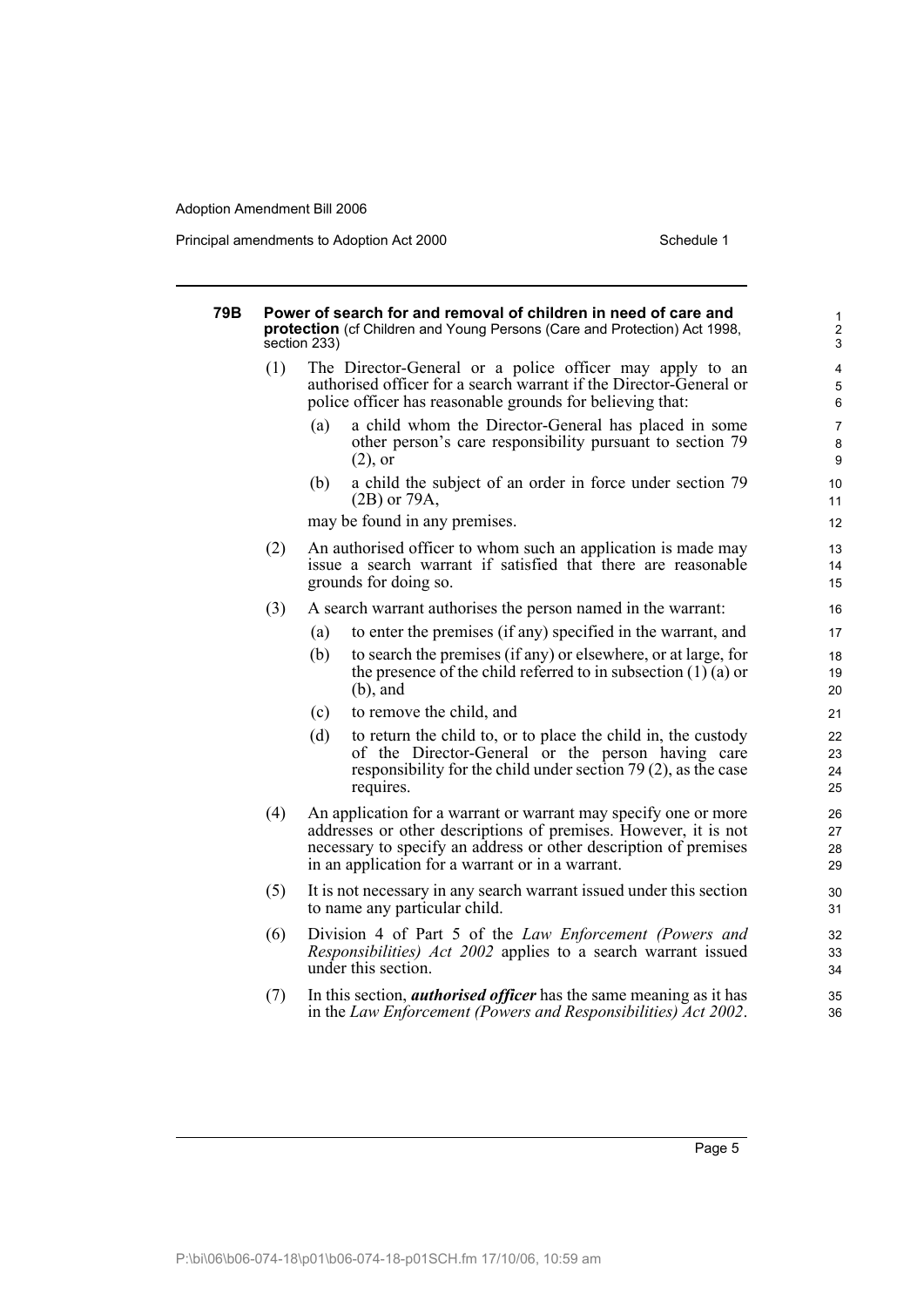Schedule 1 Principal amendments to Adoption Act 2000

| $[10]$ |      | <b>Section 143A</b> |                                                                                                                                                                                                                                                                                               | $\mathbf{1}$               |
|--------|------|---------------------|-----------------------------------------------------------------------------------------------------------------------------------------------------------------------------------------------------------------------------------------------------------------------------------------------|----------------------------|
|        |      |                     | Insert after section 143:                                                                                                                                                                                                                                                                     | $\overline{2}$             |
|        | 143A |                     | <b>Application of State Records Act 1998</b>                                                                                                                                                                                                                                                  | 3                          |
|        |      | (1)                 | This Part has effect despite the provisions of the State Records<br>Act 1998.                                                                                                                                                                                                                 | 4<br>5                     |
|        |      | (2)                 | Accordingly, the provision of information or documents in<br>accordance with this Part does not constitute an offence under<br>that Act.                                                                                                                                                      | 6<br>$\overline{7}$<br>8   |
| [11]   |      | <b>Section 202A</b> |                                                                                                                                                                                                                                                                                               | 9                          |
|        |      |                     | Insert after section 202:                                                                                                                                                                                                                                                                     | 10                         |
|        | 202A |                     | Entry and inspection under search warrant                                                                                                                                                                                                                                                     | 11                         |
|        |      | (1)                 | The Director-General or a police officer may apply to an<br>authorised officer for a search warrant if the Director-General or<br>police officer has reasonable grounds for believing that a<br>provision of this Act or the regulations has been or is being<br>contravened at any premises. | 12<br>13<br>14<br>15<br>16 |
|        |      | (2)                 | An authorised officer to whom such an application is made may<br>issue a search warrant if satisfied that there are reasonable<br>grounds for doing so.                                                                                                                                       | 17<br>18<br>19             |
|        |      | (3)                 | A search warrant authorises the person named in the warrant:                                                                                                                                                                                                                                  | 20                         |
|        |      |                     | to enter the premises, and<br>(a)                                                                                                                                                                                                                                                             | 21                         |
|        |      |                     | (b)<br>to inspect the premises for evidence of a contravention of<br>this Act or the regulations.                                                                                                                                                                                             | 22<br>23                   |
|        |      | (4)                 | Division 4 of Part 5 of the Law Enforcement (Powers and<br><i>Responsibilities</i> ) <i>Act 2002</i> applies to a search warrant issued<br>under this section.                                                                                                                                | 24<br>25<br>26             |
|        |      | (5)                 | In this section, <i>authorised officer</i> has the same meaning as it has<br>in the Law Enforcement (Powers and Responsibilities) Act 2002.                                                                                                                                                   | 27<br>28                   |
| $[12]$ |      |                     | Schedule 3 Savings, transitional and other provisions                                                                                                                                                                                                                                         | 29                         |
|        |      |                     | Insert at the end of clause $1(1)$ :                                                                                                                                                                                                                                                          | 30                         |
|        |      |                     | <b>Adoption Amendment Act 2006</b>                                                                                                                                                                                                                                                            | 31                         |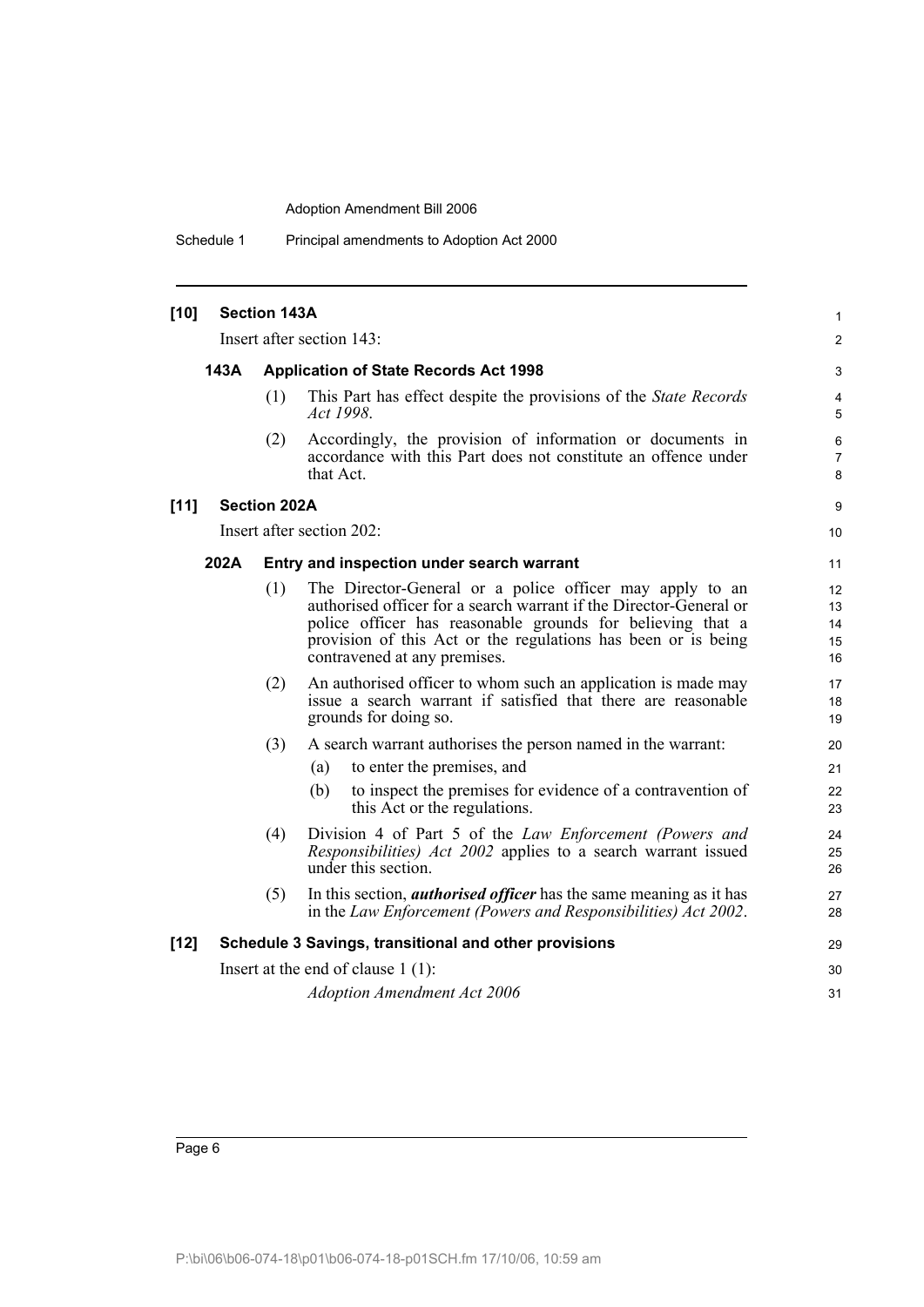Principal amendments to Adoption Act 2000 Schedule 1

1  $\mathfrak{p}$ 

3 4

## **[13] Schedule 3, Part 3**

Insert after Part 2:

## **Part 3 Provisions consequent on enactment of Adoption Amendment Act 2006**

### **13 Definition**

In this Part:

*the 2006 amending Act* means the *Adoption Amendment Act 2006*.

## **14 Accreditation standards**

The accreditation standards prescribed by the regulations under section 13, as in force immediately before that section was amended by the 2006 amending Act, are taken to have been established by the Director-General under that section, as amended by that Act, and may accordingly be varied or revoked under that section as so amended.

#### **15 Who can be adopted?**

Section 24, as amended by the 2006 amending Act, extends to any adoption order arising from an application for adoption made before the commencement of the amendments made to that section by that Act.

#### **16 What is an adoption plan?**

Section 46, as amended by the 2006 amending Act, does not apply to any adoption plan that accompanied an application for an adoption order that was made before the commencement of the amendment made to that section by that Act.

#### **17 When can Court dispense with consent of person other than the child?**

Section 67, as amended by the 2006 amending Act, extends to proceedings on an application for an adoption order that was made before the commencement of the amendment to that section made by Schedule 1 [6] to that Act.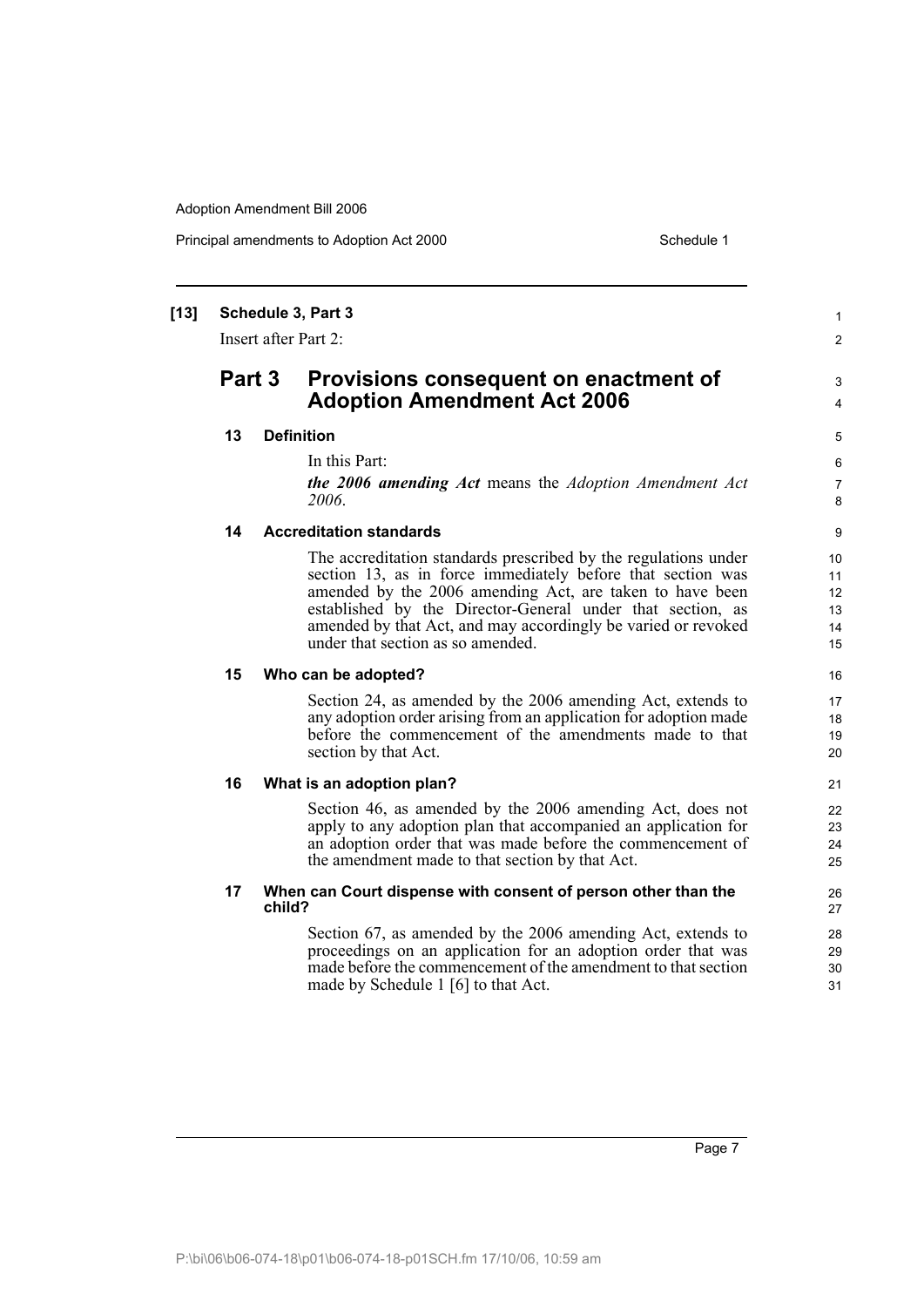Schedule 2 Amendments to Adoption Act 2000 in relation to changes in terminology

## <span id="page-13-0"></span>**Schedule 2 Amendments to Adoption Act 2000 in relation to changes in terminology**

1 2

|                                                                                                  | 3                                                                                                                                                                                                                                                                                                                        |
|--------------------------------------------------------------------------------------------------|--------------------------------------------------------------------------------------------------------------------------------------------------------------------------------------------------------------------------------------------------------------------------------------------------------------------------|
| <b>Director-General</b>                                                                          | 4<br>5                                                                                                                                                                                                                                                                                                                   |
| Omit "care of" from section $10(2)$ (c).                                                         | 6                                                                                                                                                                                                                                                                                                                        |
| Insert instead "care responsibility for".                                                        | 7                                                                                                                                                                                                                                                                                                                        |
| Section 10 (2) (d)                                                                               | 8                                                                                                                                                                                                                                                                                                                        |
| Omit "guardianship". Insert instead "parental responsibility".                                   | 9                                                                                                                                                                                                                                                                                                                        |
| Section 24 Who can be adopted?                                                                   | 10                                                                                                                                                                                                                                                                                                                       |
| Omit "or custody" from section 24 (2) (b).                                                       | 11                                                                                                                                                                                                                                                                                                                       |
| Insert instead "responsibility".                                                                 | 12                                                                                                                                                                                                                                                                                                                       |
| Section 49 Notice to be given of adoption plan                                                   | 13                                                                                                                                                                                                                                                                                                                       |
| Omit "care of". Insert instead "care responsibility for".                                        | 14                                                                                                                                                                                                                                                                                                                       |
| Section 52 Consent of parents and persons who have parental<br>responsibility generally required | 15<br>16                                                                                                                                                                                                                                                                                                                 |
| Omit "guardian of" from section 52 (a) (ii).                                                     | 17                                                                                                                                                                                                                                                                                                                       |
| Insert instead "person who has parental responsibility for".                                     | 18                                                                                                                                                                                                                                                                                                                       |
| Section 52 (b)                                                                                   | 19                                                                                                                                                                                                                                                                                                                       |
| Omit "parent or guardian of".                                                                    | 20                                                                                                                                                                                                                                                                                                                       |
|                                                                                                  | 21                                                                                                                                                                                                                                                                                                                       |
| Section 53 Ways in which parent or person who has parental<br>responsibility can give consent    | 22<br>23                                                                                                                                                                                                                                                                                                                 |
| Omit "parent or guardian of" from section 53 (1).                                                | 24                                                                                                                                                                                                                                                                                                                       |
|                                                                                                  | 25                                                                                                                                                                                                                                                                                                                       |
| Section 53 (1) (b) (iv)                                                                          | 26                                                                                                                                                                                                                                                                                                                       |
| Omit "a foster parent who has had care of".                                                      | 27                                                                                                                                                                                                                                                                                                                       |
|                                                                                                  | 28                                                                                                                                                                                                                                                                                                                       |
|                                                                                                  | (Section 3)<br>Section 10 Adoption services to be provided by or on behalf of<br>Insert instead "parent of, or person who has parental responsibility for,".<br>Insert instead "parent of, or person who has parental responsibility for,".<br>Insert instead "an authorised carer who has had care responsibility for". |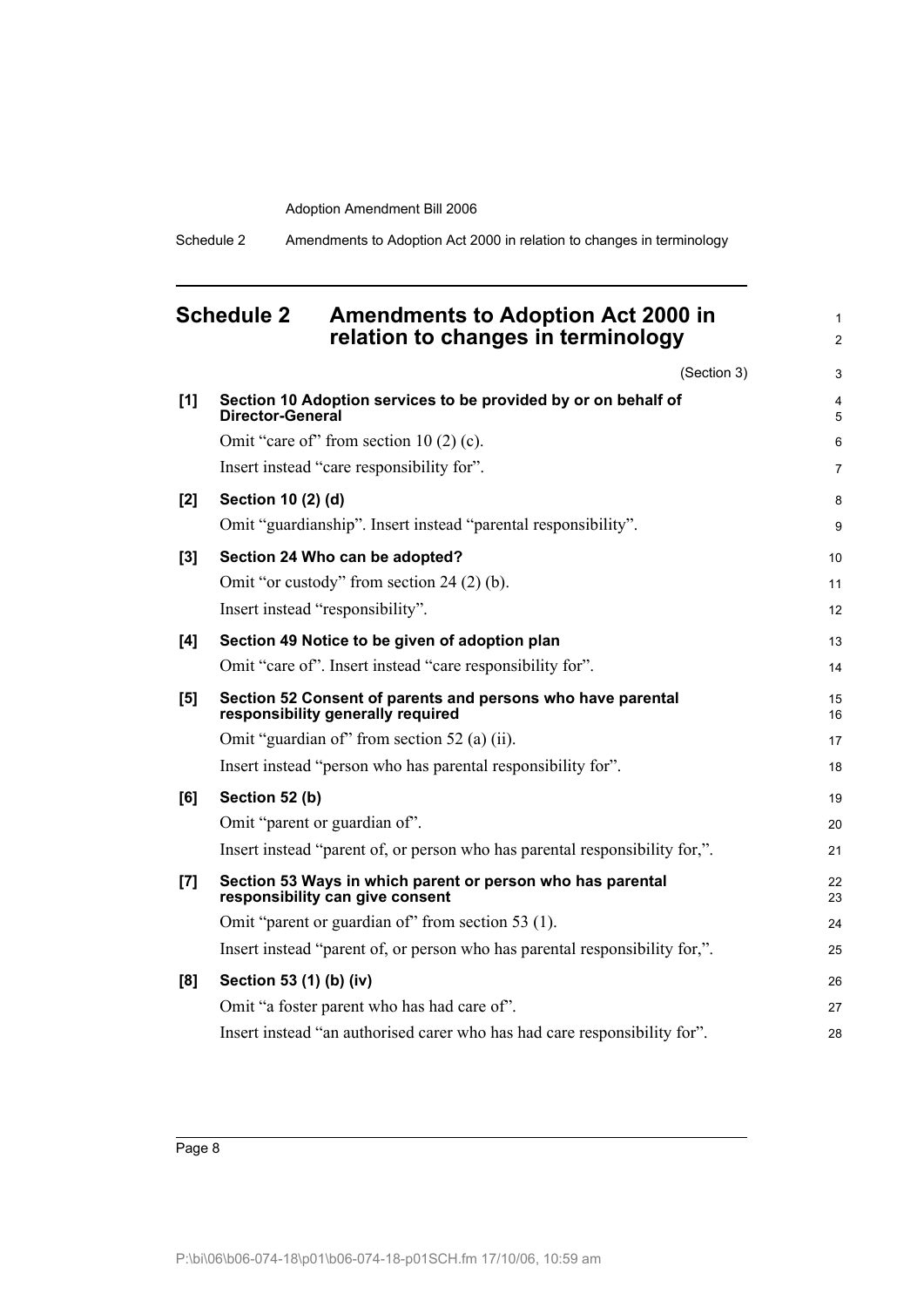Amendments to Adoption Act 2000 in relation to changes in terminology Schedule 2

| [9]    | Section 54 When consent of parent or person who has parental<br>responsibility not required |          |
|--------|---------------------------------------------------------------------------------------------|----------|
|        | Omit "guardian" from section $54(1)(c)$ .                                                   |          |
|        | Insert instead "person who has parental responsibility".                                    |          |
| $[10]$ | <b>Section 54 (2)</b>                                                                       |          |
|        | Omit "in the care of". Insert instead "cared for by".                                       |          |
| $[11]$ | Section 56 Birth father to be given opportunity to consent                                  |          |
|        | Omit "guardian" wherever occurring in section 56 (1) (a) and (2) (a).                       |          |
|        | Insert instead "person who has parental responsibility".                                    |          |
| $[12]$ | Section 67 When can Court dispense with consent of person other than<br>the child?          | 10<br>11 |
|        | Omit "a parent or guardian of" from section $67(1)(c)$ .                                    | 12       |
|        | Insert instead "a parent of, or person who has parental responsibility for,".               | 13       |
| $[13]$ | Section 67 (1) (c)                                                                          | 14       |
|        | Omit "the parent or guardian".                                                              | 15       |
|        | Insert instead "the parent or person who has parental responsibility".                      | 16       |
| $[14]$ | <b>Section 73 Revocation of consent</b>                                                     | 17       |
|        | Omit "guardianship of" wherever occurring in section 73 (5) and (6).                        | 18       |
|        | Insert instead "parental responsibility for".                                               | 19       |
| $[15]$ | Part 6, heading                                                                             | 20       |
|        | Omit "Guardianship of". Insert instead "Parental responsibility for".                       | 21       |
| $[16]$ | Part 6, note to Part                                                                        | 22       |
|        | Omit "guardianship of". Insert instead "parental responsibility for".                       | 23       |
| $[17]$ | Part 6, note to Part                                                                        | 24       |
|        | Omit "Guardianship". Insert instead "Parental responsibility".                              | 25       |
| $[18]$ | Part 6, note to Part                                                                        | 26       |
|        | Omit "foster parents". Insert instead "authorised carers".                                  | 27       |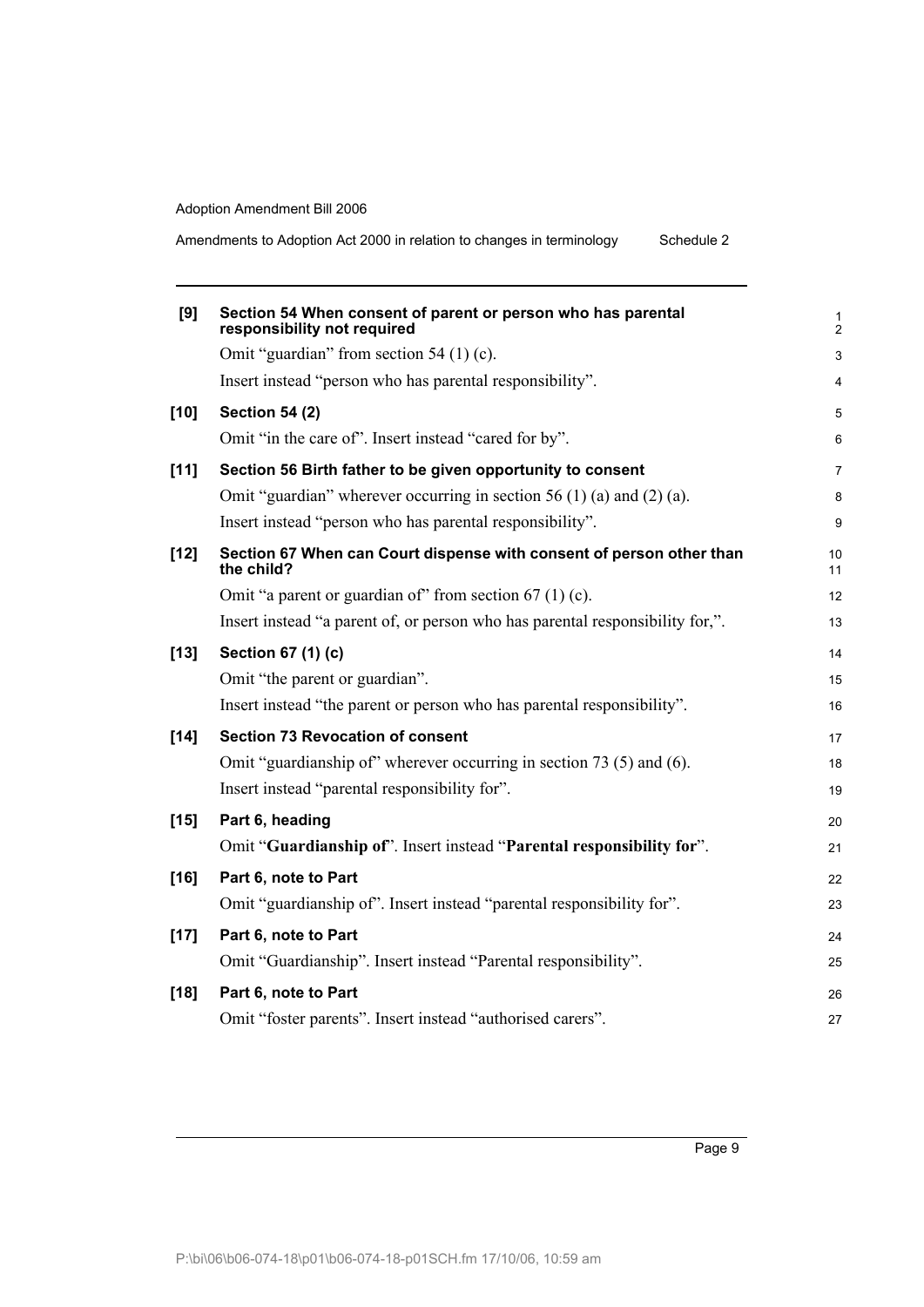Schedule 2 Amendments to Adoption Act 2000 in relation to changes in terminology

| $[19]$ | Section 75 Parental responsibility for citizen child awaiting adoption                       | $\mathbf{1}$                 |
|--------|----------------------------------------------------------------------------------------------|------------------------------|
|        | Omit "Guardianship" and "guardianship" wherever occurring in section 75<br>$(1)$ and $(7)$ . | $\overline{\mathbf{c}}$<br>3 |
|        | Insert instead "Parental responsibility" and "parental responsibility",<br>respectively.     | 4<br>5                       |
| $[20]$ | <b>Section 75 (1)</b>                                                                        | 6                            |
|        | Omit "is guardian of". Insert instead "has parental responsibility for".                     | 7                            |
| $[21]$ | Section 75 (5), (8) (c) and (11)                                                             | 8                            |
|        | Omit "guardianship of" wherever occurring.                                                   | 9                            |
|        | Insert instead "parental responsibility for".                                                | 10                           |
| $[22]$ | <b>Section 75 (6)</b>                                                                        | 11                           |
|        | Omit "guardianship". Insert instead "parental responsibility".                               | 12                           |
| $[23]$ | <b>Section 75 (7)</b>                                                                        | 13                           |
|        | Omit "becomes the guardian of".                                                              | 14                           |
|        | Insert instead "takes parental responsibility for".                                          | 15                           |
| $[24]$ | <b>Section 75 (7)</b>                                                                        | 16                           |
|        | Omit "is the child's guardian".                                                              | 17                           |
|        | Insert instead "has parental responsibility for the child".                                  | 18                           |
| $[25]$ | Section 75 (7) and (8) (c)                                                                   | 19                           |
|        | Omit "guardianship renunciation" wherever occurring.                                         | 20                           |
|        | Insert instead "parental responsibility renunciation".                                       | 21                           |
| $[26]$ | <b>Section 75 (9)</b>                                                                        | 22                           |
|        | Omit "is guardian". Insert instead "has parental responsibility".                            | 23                           |
| $[27]$ | <b>Section 75 (11)</b>                                                                       | 24                           |
|        | Omit "guardianship" from the definition of guardianship renunciation<br>instrument.          | 25<br>26                     |
|        | Insert instead " <i>parental responsibility</i> ".                                           | 27                           |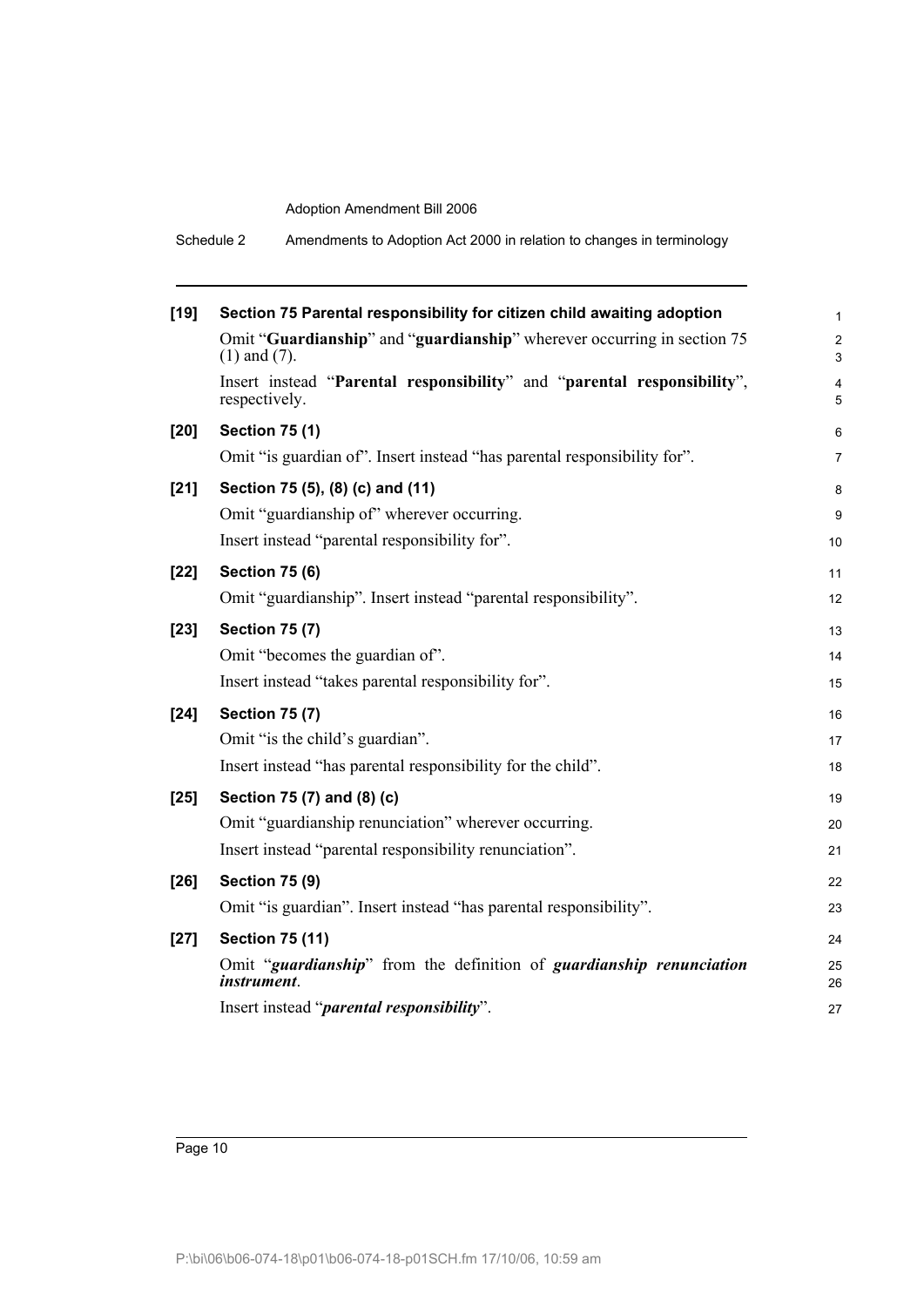|  | Amendments to Adoption Act 2000 in relation to changes in terminology |  |  |  | Schedule 2 |
|--|-----------------------------------------------------------------------|--|--|--|------------|
|--|-----------------------------------------------------------------------|--|--|--|------------|

| $[28]$ | <b>Section 75 (11)</b>                                                                             | 1                            |
|--------|----------------------------------------------------------------------------------------------------|------------------------------|
|        | Omit "be guardian of" from the definition of <i>guardianship renunciation</i><br><i>instrument</i> | $\overline{\mathbf{c}}$<br>3 |
|        | Insert instead "have parental responsibility for".                                                 | 4                            |
| $[29]$ | Section 76 Renunciation of parental responsibility for child present in<br>another State           | 5<br>6                       |
|        | Omit "guardianship renunciation" wherever occurring in section $76(1)$ , $(2)$<br>and $(3)$ .      | 7<br>8                       |
|        | Insert instead "parental responsibility renunciation".                                             | 9                            |
| $[30]$ | <b>Section 76 (1)</b>                                                                              | 10                           |
|        | Omit "is the guardian of". Insert instead "has parental responsibility for".                       | 11                           |
| $[31]$ | Section 76 (1) (c) and (d) and (4)                                                                 | 12                           |
|        | Omit "guardianship of" wherever occurring.                                                         | 13                           |
|        | Insert instead "parental responsibility for".                                                      | 14                           |
| $[32]$ | <b>Section 76 (2)</b>                                                                              | 15                           |
|        | Omit "be guardian of". Insert instead "have parental responsibility for".                          | 16                           |
| $[33]$ | Section 76 (4), definition of "guardianship renunciation instrument"                               | 17                           |
|        | Omit "guardianship". Insert instead "parental responsibility".                                     | 18                           |
| $[34]$ | Section 77 Parental responsibility for certain non-citizen children<br>awaiting adoption           | 19<br>20                     |
|        | Omit "is the guardian of" from section 77 (2).                                                     | 21                           |
|        | Insert instead "has parental responsibility for".                                                  | 22                           |
| $[35]$ | Section 77, note                                                                                   | 23                           |
|        | Omit "guardianship". Insert instead "parental responsibility".                                     | 24                           |
| $[36]$ | Section 78 Parental responsibility reports-citizen and non-citizen<br>children                     | 25<br>26                     |
|        | Omit "is guardian" from section 78 (1).                                                            | 27                           |
|        | Insert instead "has parental responsibility".                                                      | 28                           |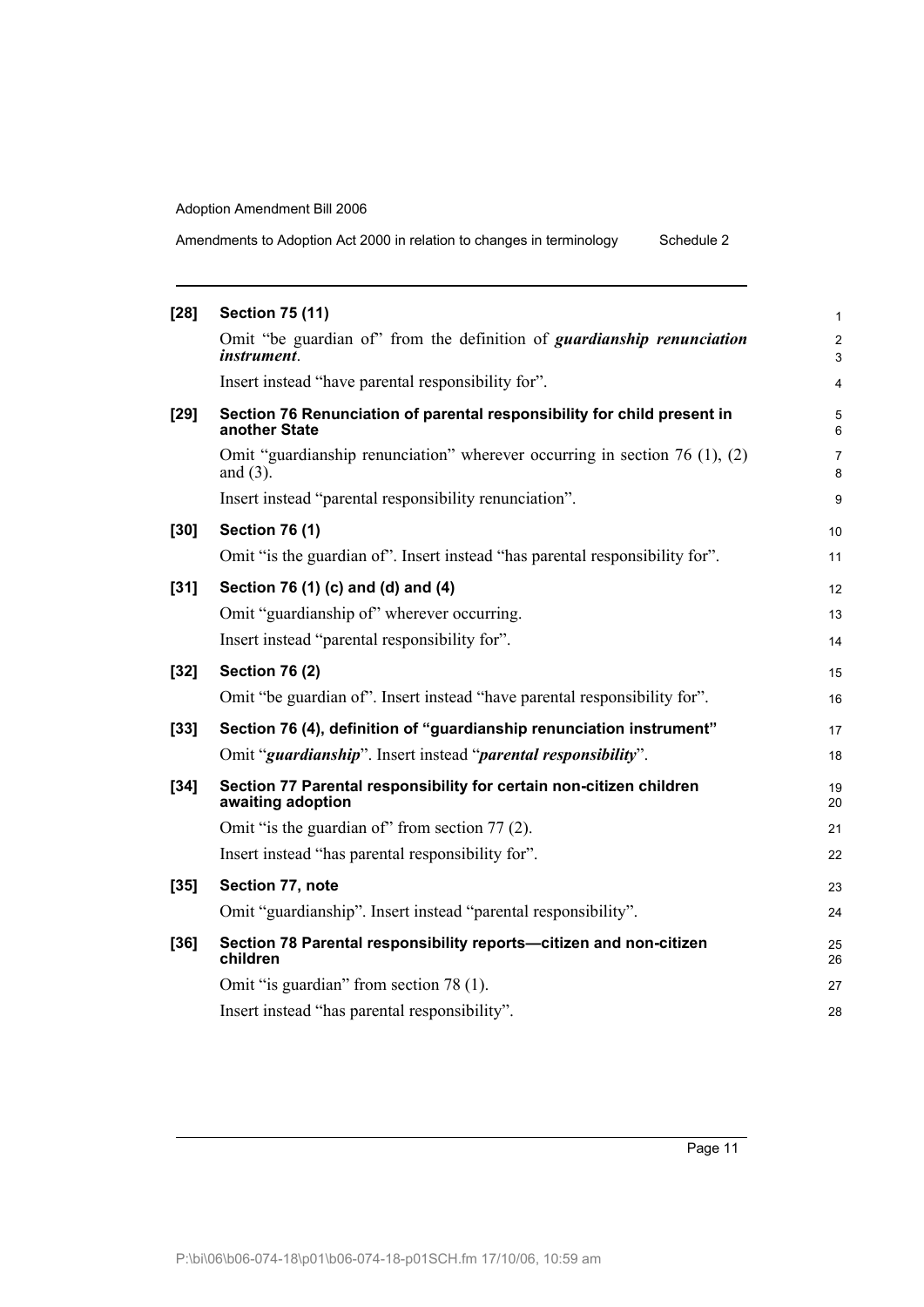Schedule 2 Amendments to Adoption Act 2000 in relation to changes in terminology

| $[37]$<br><b>Section 78 (1)</b><br>Omit "becoming guardian".<br>Insert instead "taking over parental responsibility".<br><b>Section 78 (1)</b><br>$[38]$<br>Omit "be guardian". Insert instead "have parental responsibility".<br><b>Section 78 (2)</b><br>$[39]$<br>Omit "guardianship or other".<br>$[40]$<br>Section 78 (3) (b)<br>Omit "remain guardian of".<br>Insert instead "continue to have parental responsibility for".<br>Section 79 Duration of parental responsibility<br>$[41]$<br>Omit "be guardian of" wherever occurring in section 79 (1).<br>Insert instead "have parental responsibility for".<br>Section 79 (1) (c) and (f) and (4)<br>$[42]$<br>Omit "guardianship of" wherever occurring.<br>Insert instead "parental responsibility for".<br><b>Section 79 (2)</b><br>$[43]$<br>Omit "of whom the Director-General is guardian".<br>Insert instead "for whom the Director-General has parental responsibility".<br><b>Section 79 (2)</b><br>$[44]$ | $\mathbf{1}$<br>$\overline{c}$<br>3<br>4<br>5<br>6<br>$\overline{7}$<br>8<br>9<br>10<br>11 |
|-----------------------------------------------------------------------------------------------------------------------------------------------------------------------------------------------------------------------------------------------------------------------------------------------------------------------------------------------------------------------------------------------------------------------------------------------------------------------------------------------------------------------------------------------------------------------------------------------------------------------------------------------------------------------------------------------------------------------------------------------------------------------------------------------------------------------------------------------------------------------------------------------------------------------------------------------------------------------------|--------------------------------------------------------------------------------------------|
|                                                                                                                                                                                                                                                                                                                                                                                                                                                                                                                                                                                                                                                                                                                                                                                                                                                                                                                                                                             |                                                                                            |
|                                                                                                                                                                                                                                                                                                                                                                                                                                                                                                                                                                                                                                                                                                                                                                                                                                                                                                                                                                             |                                                                                            |
|                                                                                                                                                                                                                                                                                                                                                                                                                                                                                                                                                                                                                                                                                                                                                                                                                                                                                                                                                                             |                                                                                            |
|                                                                                                                                                                                                                                                                                                                                                                                                                                                                                                                                                                                                                                                                                                                                                                                                                                                                                                                                                                             |                                                                                            |
|                                                                                                                                                                                                                                                                                                                                                                                                                                                                                                                                                                                                                                                                                                                                                                                                                                                                                                                                                                             |                                                                                            |
|                                                                                                                                                                                                                                                                                                                                                                                                                                                                                                                                                                                                                                                                                                                                                                                                                                                                                                                                                                             |                                                                                            |
|                                                                                                                                                                                                                                                                                                                                                                                                                                                                                                                                                                                                                                                                                                                                                                                                                                                                                                                                                                             |                                                                                            |
|                                                                                                                                                                                                                                                                                                                                                                                                                                                                                                                                                                                                                                                                                                                                                                                                                                                                                                                                                                             |                                                                                            |
|                                                                                                                                                                                                                                                                                                                                                                                                                                                                                                                                                                                                                                                                                                                                                                                                                                                                                                                                                                             |                                                                                            |
|                                                                                                                                                                                                                                                                                                                                                                                                                                                                                                                                                                                                                                                                                                                                                                                                                                                                                                                                                                             |                                                                                            |
|                                                                                                                                                                                                                                                                                                                                                                                                                                                                                                                                                                                                                                                                                                                                                                                                                                                                                                                                                                             |                                                                                            |
|                                                                                                                                                                                                                                                                                                                                                                                                                                                                                                                                                                                                                                                                                                                                                                                                                                                                                                                                                                             | 12                                                                                         |
|                                                                                                                                                                                                                                                                                                                                                                                                                                                                                                                                                                                                                                                                                                                                                                                                                                                                                                                                                                             | 13                                                                                         |
|                                                                                                                                                                                                                                                                                                                                                                                                                                                                                                                                                                                                                                                                                                                                                                                                                                                                                                                                                                             | 14                                                                                         |
|                                                                                                                                                                                                                                                                                                                                                                                                                                                                                                                                                                                                                                                                                                                                                                                                                                                                                                                                                                             | 15                                                                                         |
|                                                                                                                                                                                                                                                                                                                                                                                                                                                                                                                                                                                                                                                                                                                                                                                                                                                                                                                                                                             | 16                                                                                         |
|                                                                                                                                                                                                                                                                                                                                                                                                                                                                                                                                                                                                                                                                                                                                                                                                                                                                                                                                                                             | 17                                                                                         |
|                                                                                                                                                                                                                                                                                                                                                                                                                                                                                                                                                                                                                                                                                                                                                                                                                                                                                                                                                                             | 18                                                                                         |
|                                                                                                                                                                                                                                                                                                                                                                                                                                                                                                                                                                                                                                                                                                                                                                                                                                                                                                                                                                             | 19                                                                                         |
|                                                                                                                                                                                                                                                                                                                                                                                                                                                                                                                                                                                                                                                                                                                                                                                                                                                                                                                                                                             | 20                                                                                         |
| Insert "responsibility" after "in the care".                                                                                                                                                                                                                                                                                                                                                                                                                                                                                                                                                                                                                                                                                                                                                                                                                                                                                                                                | 21                                                                                         |
| <b>Section 79 (3)</b><br>$[45]$                                                                                                                                                                                                                                                                                                                                                                                                                                                                                                                                                                                                                                                                                                                                                                                                                                                                                                                                             | 22                                                                                         |
| Omit "is guardian of". Insert instead "has parental responsibility for".                                                                                                                                                                                                                                                                                                                                                                                                                                                                                                                                                                                                                                                                                                                                                                                                                                                                                                    | 23                                                                                         |
| $[46]$<br>Section 92 Care of child after refusal of an application                                                                                                                                                                                                                                                                                                                                                                                                                                                                                                                                                                                                                                                                                                                                                                                                                                                                                                          | 24                                                                                         |
| Omit "for the care and custody of".                                                                                                                                                                                                                                                                                                                                                                                                                                                                                                                                                                                                                                                                                                                                                                                                                                                                                                                                         | 25                                                                                         |
| Insert instead "in relation to the parental responsibility for".                                                                                                                                                                                                                                                                                                                                                                                                                                                                                                                                                                                                                                                                                                                                                                                                                                                                                                            |                                                                                            |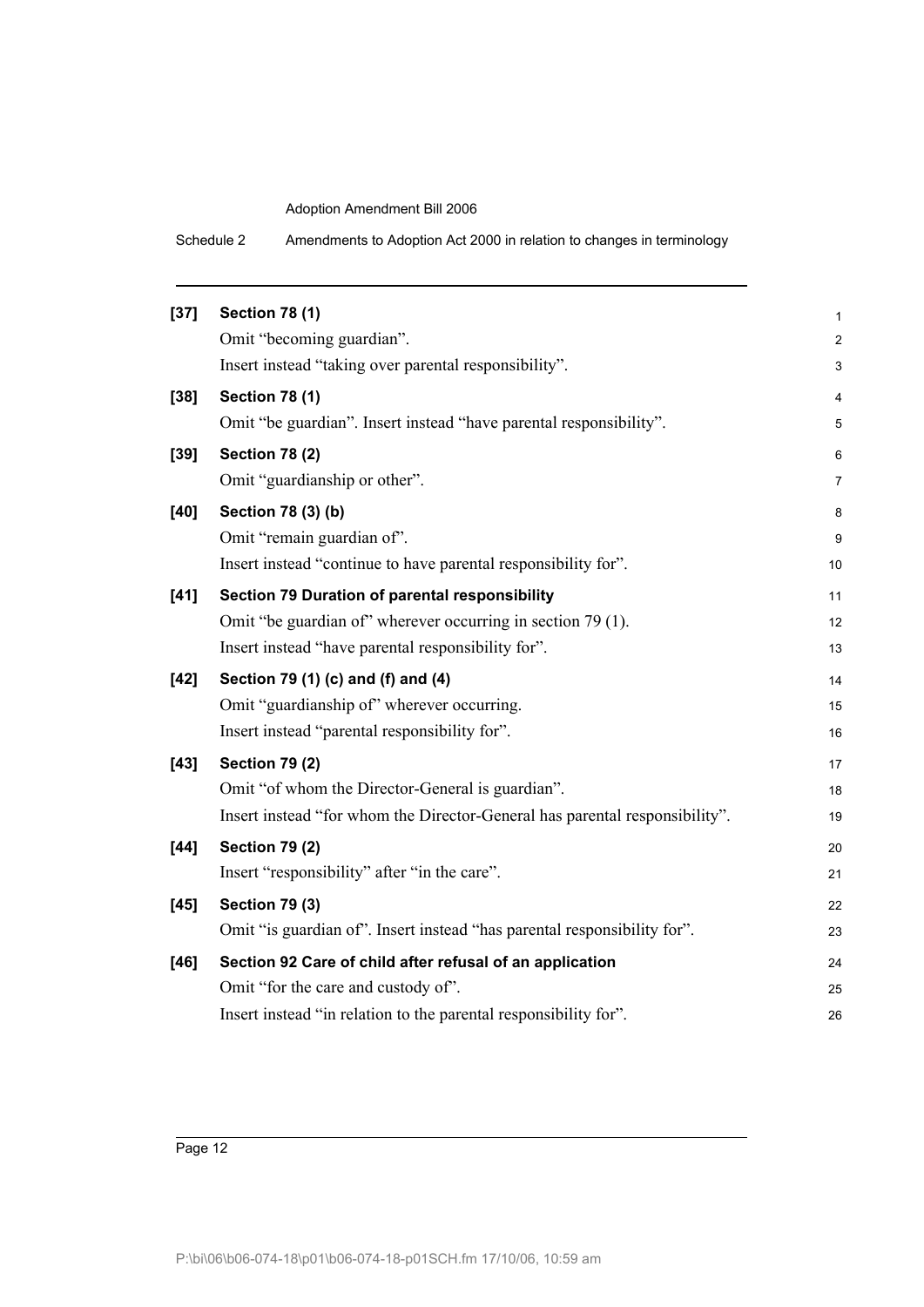Amendments to Adoption Act 2000 in relation to changes in terminology Schedule 2

| $[47]$ | Section 93 Discharge of adoption orders                                                                                | 1              |
|--------|------------------------------------------------------------------------------------------------------------------------|----------------|
|        | Omit "custody or guardianship of" from section 93 (7) (c).                                                             | $\overline{c}$ |
|        | Insert instead "parental responsibility for".                                                                          | 3              |
| $[48]$ | Section 96 Effect of adoption order on parental responsibility and<br>previous adoption                                | 4<br>5         |
|        | Omit "guardianship of" from section 96 (1) (a).                                                                        | $\,6$          |
|        | Insert instead "parental responsibility for".                                                                          | $\overline{7}$ |
| $[49]$ | <b>Section 176 Definitions</b>                                                                                         | 8              |
|        | Omit "parent or guardian of" from paragraph (a) of the definition of <i>prohibited</i><br><i>adoption advertising.</i> | 9<br>10        |
|        | Insert instead "parent of, or person who has parental responsibility for,".                                            | 11             |
| [50]   | Section 180 Restriction on publication of identity of parties                                                          | 12             |
|        | Omit "guardian of" from section $180(1)(a)$ .                                                                          | 13             |
|        | Insert instead "person who has parental responsibility for".                                                           | 14             |
| $[51]$ | <b>Section 184 Undue influence</b>                                                                                     | 15             |
|        | Omit "parent or guardian of" from section 184 (1).                                                                     | 16             |
|        | Insert instead "parent of, or person who has parental responsibility for,".                                            | 17             |
| $[52]$ | Section 184 (1) (a)-(c)                                                                                                | 18             |
|        | Omit "guardian" wherever occurring.                                                                                    | 19             |
|        | Insert instead "person who has parental responsibility".                                                               | 20             |
| [53]   | Section 185 Improper witnessing of consent                                                                             | 21             |
|        | Omit "parent or guardian of" from section 185 (a).                                                                     | 22             |
|        | Insert instead "parent of, or person who has parental responsibility for,".                                            | 23             |
| $[54]$ | <b>Dictionary</b>                                                                                                      | 24             |
|        | Omit "care and custody of" from paragraph (c) of the definition of <i>adoption</i><br>service.                         | 25<br>26       |
|        | Insert instead "care responsibility of or parental responsibility for".                                                | 27             |
|        |                                                                                                                        |                |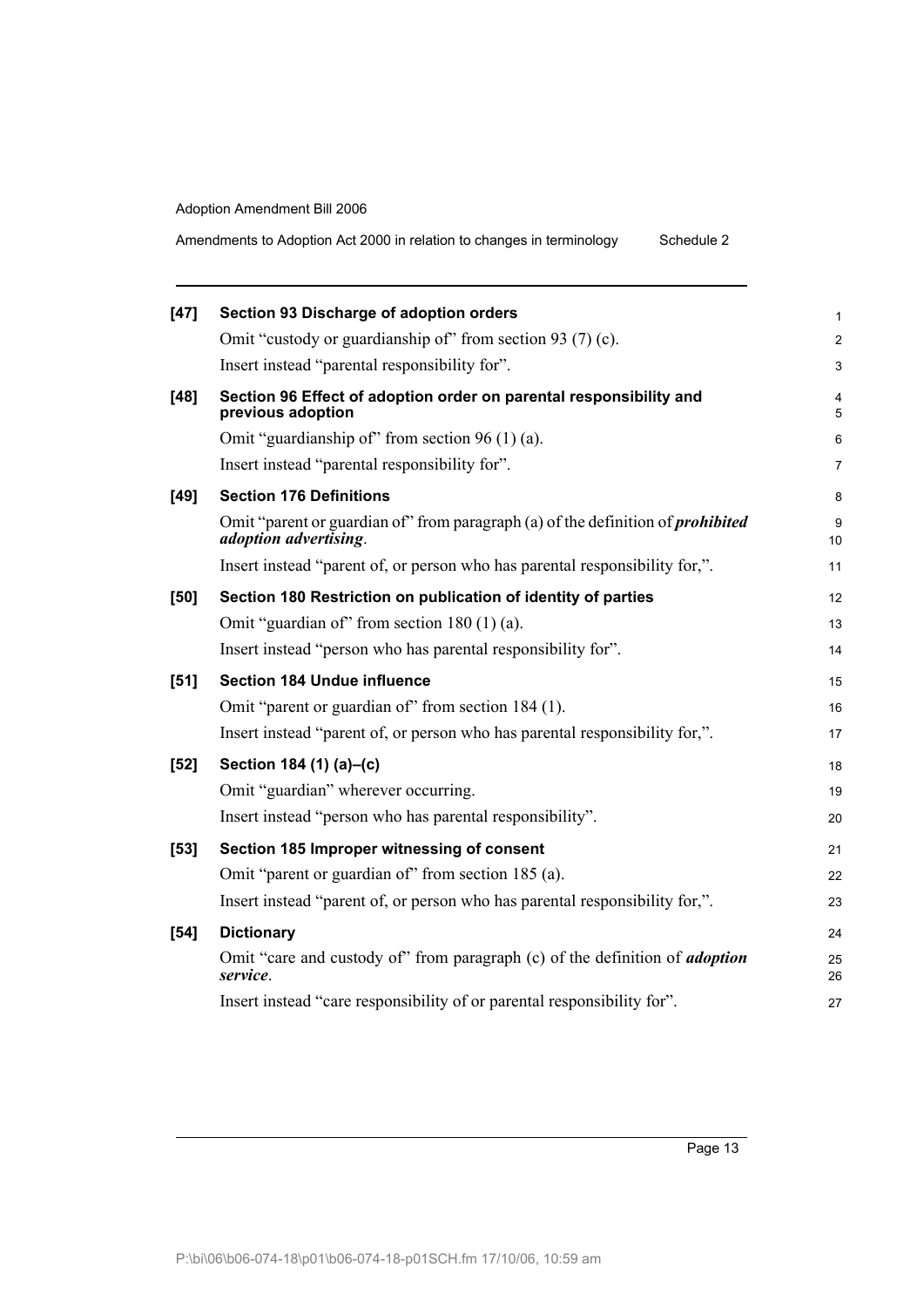Schedule 2 Amendments to Adoption Act 2000 in relation to changes in terminology

| $[55]$ | <b>Dictionary</b>                                                       |                                                                                                                                                                              | 1                        |
|--------|-------------------------------------------------------------------------|------------------------------------------------------------------------------------------------------------------------------------------------------------------------------|--------------------------|
|        | Insert in alphabetical order:                                           |                                                                                                                                                                              | 2                        |
|        | <i>authorised carer</i> means any person who:                           |                                                                                                                                                                              | 3                        |
|        | (a)                                                                     | has care and responsibility for a child under out-of-home<br>care arrangements made under the <i>Children and Young</i><br><i>Persons (Care and Protection) Act 1998, or</i> | 4<br>5<br>6              |
|        | (b)<br>the Commonwealth.                                                | has responsibility for the day-to-day care, welfare and<br>development of a child under the Family Law Act 1975 of                                                           | $\overline{7}$<br>8<br>9 |
|        |                                                                         | <i>care responsibility</i> has the same meaning as in section 157 of the<br>Children and Young Persons (Care and Protection) Act 1998.                                       | 10<br>11                 |
| $[56]$ | Dictionary, definition of "decision"                                    |                                                                                                                                                                              | 12                       |
|        | Omit "care and custody of" from paragraph (c).                          |                                                                                                                                                                              | 13                       |
|        | Insert instead "care responsibility of or parental responsibility for". |                                                                                                                                                                              | 14                       |
| $[57]$ | Dictionary, definition of "decision"                                    |                                                                                                                                                                              | 15                       |
|        | Omit "guardianship or other" from paragraph (d).                        |                                                                                                                                                                              | 16                       |
| $[58]$ | Dictionary, definitions of "foster parent" and "guardian"               |                                                                                                                                                                              | 17                       |
|        | Omit the definitions.                                                   |                                                                                                                                                                              | 18                       |